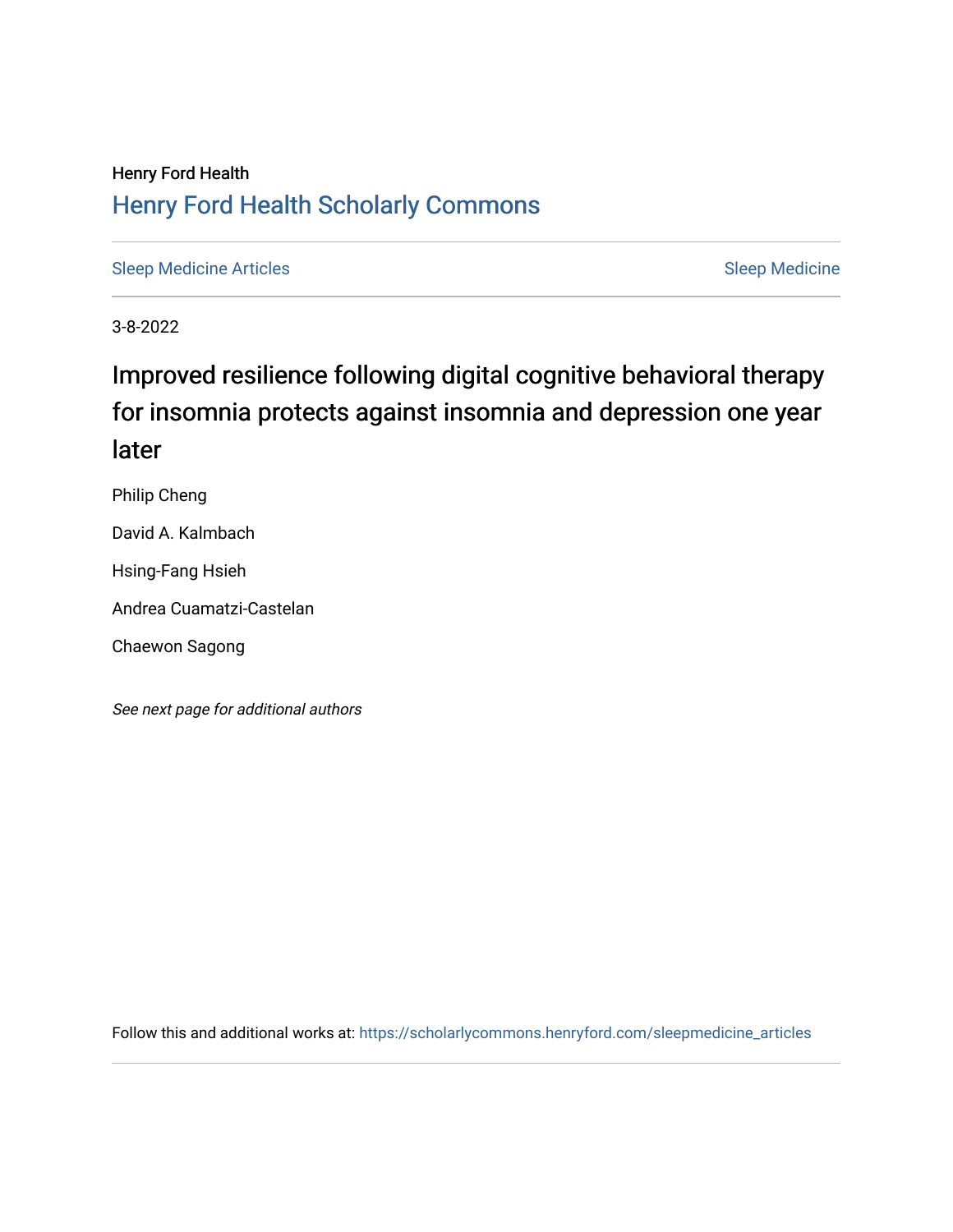### Authors

Philip Cheng, David A. Kalmbach, Hsing-Fang Hsieh, Andrea Cuamatzi-Castelan, Chaewon Sagong, and Christopher L. Drake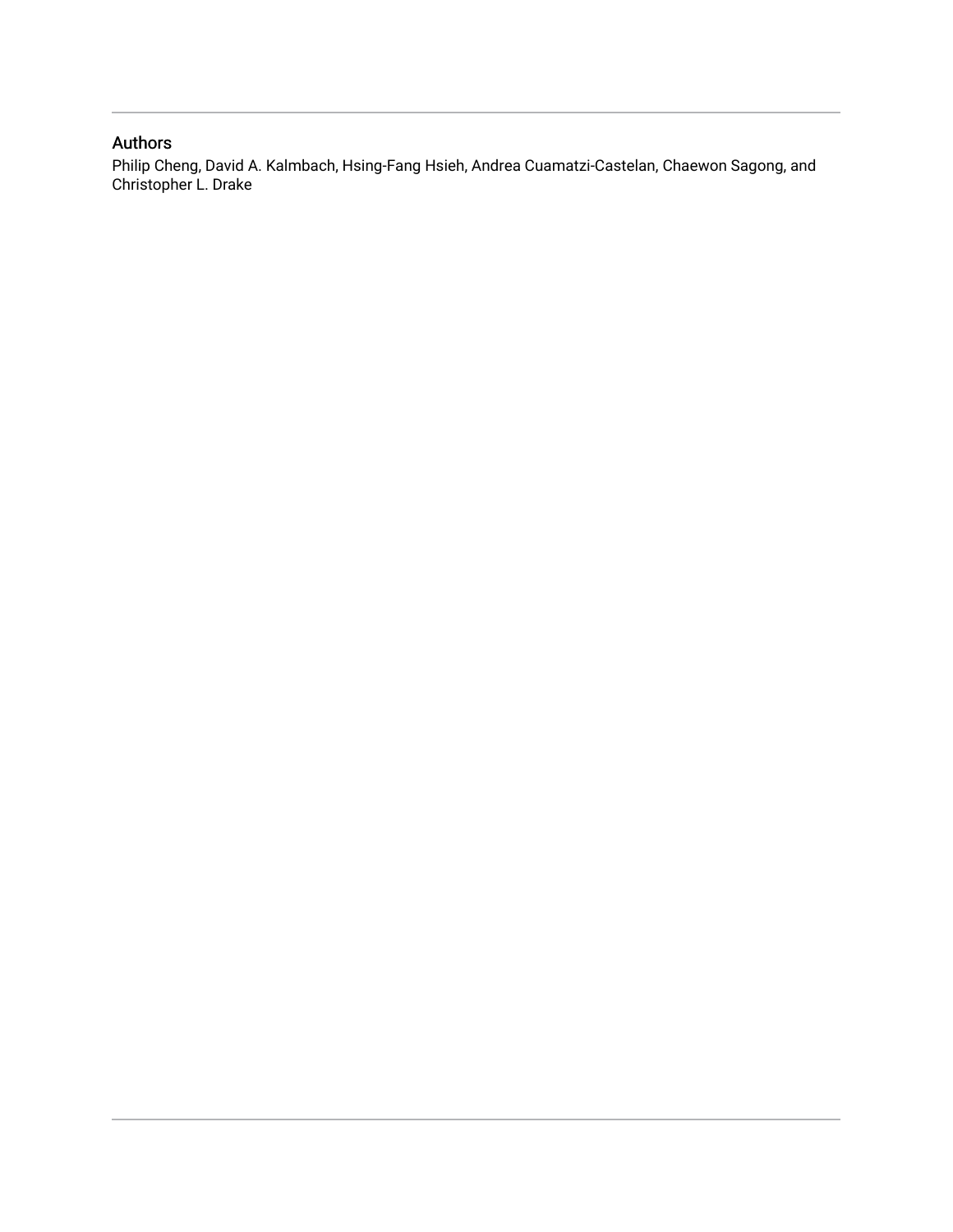[cambridge.org/psm](https://www.cambridge.org/psm)

### Original Article

Clinical Trial Registry: clinicaltrials.gov

Clinical Trial Identifier: NCT02988375

Cite this article: Cheng P, Kalmbach DA, Hsieh H-F, Castelan AC, Sagong C, Drake CL (2022). Improved resilience following digital cognitive behavioral therapy for insomnia protects against insomnia and depression one year later. Psychological Medicine 1–11. [https://](https://doi.org/10.1017/S0033291722000472) [doi.org/10.1017/S0033291722000472](https://doi.org/10.1017/S0033291722000472)

Received: 24 August 2021 Revised: 25 January 2022 Accepted: 9 February 2022

#### Key words:

CBT-i; depression; insomnia; mobile health; resilience

Author for correspondence: Philip Cheng, E-mail: [pcheng1@hfhs.org](mailto:pcheng1@hfhs.org)

#### © The Author(s), 2022. Published by Cambridge University Press. This is an Open Access article, distributed under the terms of the Creative Commons Attribution licence ([http://creativecommons.org/licenses/by/4.0/\)](http://creativecommons.org/licenses/by/4.0/), which permits unrestricted re-use, distribution and reproduction, provided the original article is properly cited.



## Improved resilience following digital cognitive behavioral therapy for insomnia protects against insomnia and depression one year later

Philip Cheng<sup>1</sup> **D**[,](https://orcid.org/0000-0003-3107-0522) David A. Kalmbach<sup>1</sup> **D**, Hsing-Fang Hsieh<sup>2</sup>, Andrea Cuamatzi Castelan<sup>1</sup>, Chaewon Sagong<sup>1</sup> and Christopher L. Drake<sup>1</sup>

<sup>1</sup>Thomas Roth Sleep Disorders and Research Center, Henry Ford Health System, 39450 W 12 Mile Road, Novi, MI 48197, USA and <sup>2</sup>Department of Health Behavior and Health Education, School of Public Health, University of Michigan, 1415 Washington Heights, Ann Arbor, MI 48109 USA

#### Abstract

Background. While the negative consequences of insomnia are well-documented, a strengthsbased understanding of how sleep can increase health promotion is still emerging and muchneeded. Correlational evidence has connected sleep and insomnia to resilience; however, this relationship has not yet been experimentally tested. This study examined resilience as a mediator of treatment outcomes in a randomized clinical trial with insomnia patients.

Methods. Participants were randomized to either digital cognitive behavioral therapy for insomnia (dCBT-I;  $n = 358$ ) or sleep education control ( $n = 300$ ), and assessed at pre-treatment, post-treatment, and 1-year follow-up. A structural equation modeling framework was utilized to test resilience as a mediator of insomnia and depression. Risk for insomnia and depression was also tested in the model, operationalized as a latent factor with sleep reactivity, stress, and rumination as indicators (aligned with the 3-P model). Sensitivity analyses tested the impact of change in resilience on the insomnia relapse and incident depression at 1-year follow-up.

Results. dCBT-I resulted in greater improvements in resilience compared to the sleep education control. Furthermore, improved resilience following dCBT-I lowered latent risk, which was further associated with reduced insomnia and depression at 1-year follow-up. Sensitivity analyses indicated that each point improvement in resilience following treatment reduced the odds of insomnia relapse and incident depression 1 year later by 76% and 65%, respectively.

Conclusions. Improved resilience is likely a contributing mechanism to treatment gains following insomnia therapy, which may then reduce longer-term risk for insomnia relapse and depression.

#### Introduction

As the most prevalent and burdensome sleep disorder (Ohayon, [2002;](#page-11-0) Roth, [2007;](#page-11-0) Roth & Roehrs, [2003\)](#page-11-0), insomnia is a significant public health concern. Chronic insomnia impairs daytime functioning, wreaks havoc on multiple domains of health, and increases the risk of medical morbidities more than fivefold compared to healthy sleepers (Kalmbach, Pillai, Arnedt, & Drake, [2016b;](#page-11-0) Taylor et al., [2007](#page-11-0)). Left untreated, insomnia is also a robust risk factor for mental illness (Pigeon, Bishop, & Krueger, [2017](#page-11-0)), including depression (OR 3.95), substance use disorders (OR 7.18) (Breslau, Roth, Rosenthal, & Andreski, [1996\)](#page-10-0), and even suicide controlling for depression (OR 1.30) (Bernert, Turvey, Conwell, & Joiner, [2014\)](#page-9-0).

Though the destruction of insomnia has been well-documented, the contrast of a strengthsbased approach to understanding the role of sleep in health promotion is still emergent and much-needed (Buysse, [2014\)](#page-10-0). Nascent evidence suggests that sleep promotes protective physiological functions such as clearing of harmful neuronal waste (e.g. β-amyloid) (Winer et al., [2020\)](#page-12-0) or myelination of neurons (Bellesi, Bushey, Chini, Tononi, & Cirelli, [2016](#page-9-0); Bellesi et al., [2018\)](#page-9-0). In contrast to a deficit model, a strengths-based approach examines whether promotion of sleep health may interrupt and prevent a worsening health trajectory, or perhaps even alter the trajectory toward an 'upward spiral' that eventually returns to or surpasses premorbid levels of health and functioning.

In a strengths-based approach, resilience is of particular interest because it is among the critical components that determine health trajectories following stressors (Bonanno, [2005](#page-10-0)). Though there are various definitions of psychological resilience, a core component is the ability to respond and recover from stressors (i.e. the root of 'resilience' is 'resile', which means 'to bounce or spring back') (Carver, [1998](#page-10-0); Tusaie & Dyer, [2004\)](#page-11-0). Resilience has been linked to maintaining health, wellbeing, and even thriving despite facing stressors. Resilience is also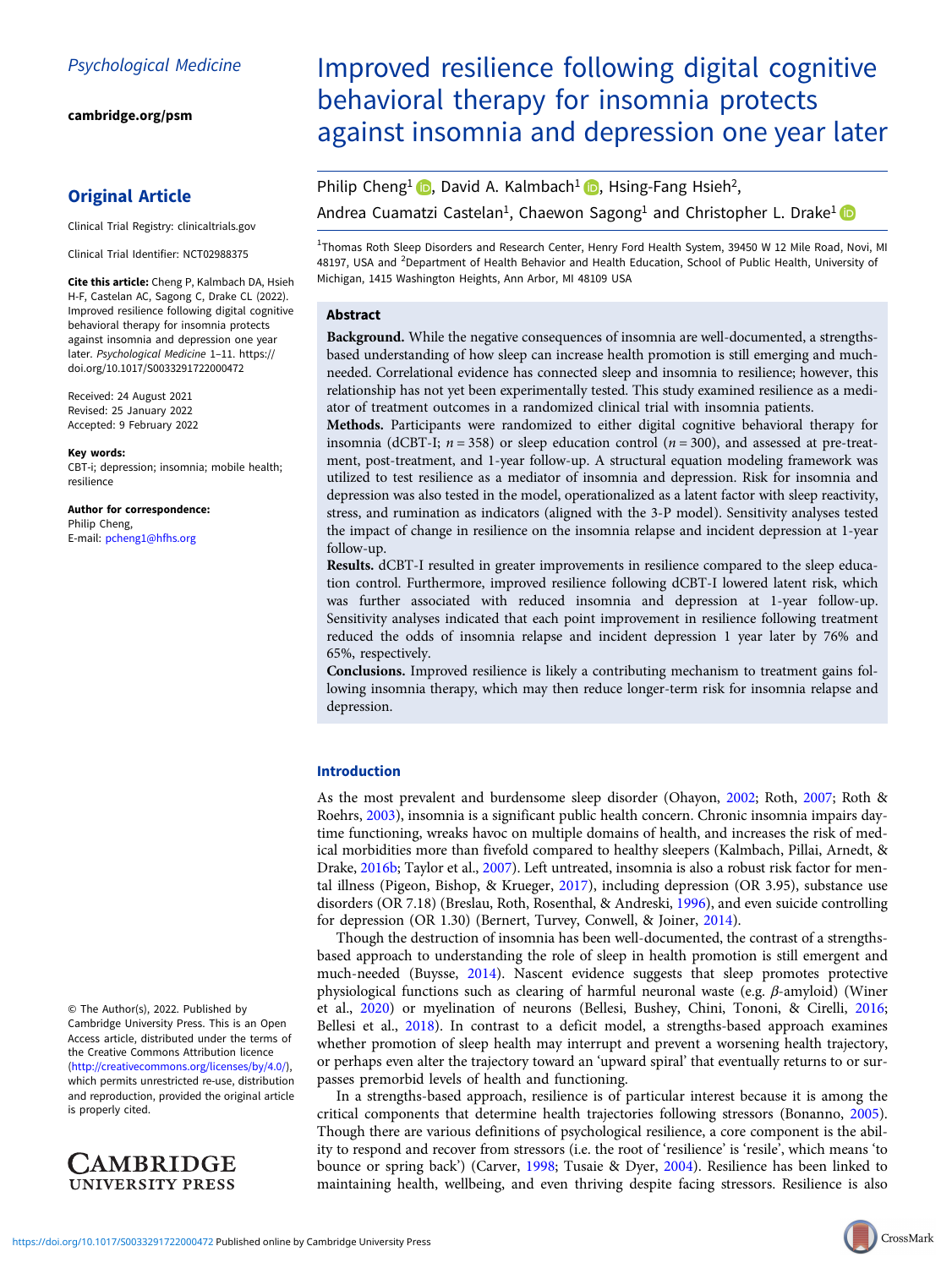of interest as a therapeutic target because it represents an opportunity for prevention and early intervention. Under the diathesis-stress model of psychopathology, stress in combination with predispositional risk factors precipitates psychopathology; however, individuals with higher levels of resilience may be more likely to respond adaptively and recover from stress. This then protects against adverse outcomes via reduced intensity and duration of symptoms, or even avoiding illness altogether.

There is growing evidence that sleep and resilience are interconnected. First, those who report greater psychological resilience also exhibit more robust sleep (e.g. greater sleep efficiency, fewer and shorter awakenings after sleep onset, less light sleep, and more deep sleep) (Brand et al., [2014a](#page-10-0), [2014b](#page-10-0), [2016\)](#page-10-0). Similarly, those with poor sleep also report less resilience. Not only do good sleepers report greater resilience than those with insomnia, high levels of resilience protected individuals against the effects of stress on sleep quality (Palagini et al., [2018](#page-11-0)). This is consistent with patient reports of being more easily frustrated during episodes of insomnia, and with evidence of poor cognitive and emotional coping (Morin, Rodrigue, & Ivers, [2003;](#page-11-0) Pillai, Roth, Mullins, & Drake, [2014;](#page-11-0) Voss, Kolling, & Heidenreich, [2006\)](#page-12-0). Greater resilience may lead to appraisal of daily life events as less stressful (Morin et al., [2003\)](#page-11-0) and decreased occurrence or prolongation of stressful life events (Hall Brown, Akeeb, & Mellman, [2015;](#page-10-0) Healey et al., [1981](#page-10-0); Luo, Zhang, & Pan, [2013\)](#page-11-0).

Under the stress-diathesis model, a lack of protective resilience allows stress – and maladaptive appraisals of stress – to serve as a precipitant of psychopathology. This includes the '3-P' model of insomnia (Spielman, Caruso, & Glovinsky, [1987\)](#page-11-0), which posits that insomnia is triggered by a combination of predispositional [e.g. sleep reactivity (Drake, Friedman, Wright, & Roth, [2011\)](#page-10-0), familial risk (Drake, Cheng, Almeida, & Roth, [2017](#page-10-0))] and precipitating factors (e.g. life stressors), which are then maintained by some perpetuating factors [e.g. rumination and poor coping (Pillai et al., [2014](#page-11-0))]. Once elicited, insomnia further potentiates risk for other forms of psychopathologies, including depression (Baglioni et al., [2011](#page-9-0); Li, Wu, Gan, Qu, & Lu, [2016\)](#page-11-0), anxiety (Dolsen, Asarnow, & Harvey, [2014\)](#page-10-0), and other psychiatric and medical conditions (Dolsen et al., [2014;](#page-10-0) Ford & Kamerow, [1989](#page-10-0); Taylor, Lichstein, & Durrence, [2003](#page-11-0); Taylor et al., [2007\)](#page-11-0). Conversely, bolstering resilience may confer protection against stressors and interrupt the development of psychopathology; however, extant studies examining the relationship between sleep and resilience have largely been observational and correlational, thus limiting causal and/or directional inferences.

There is emerging evidence to suggest that resilience can be bolstered by improving sleep, which then confers protection against additional psychopathologies. For example, several studies have shown that cognitive behavioral therapy for insomnia (CBT-I) – the recommended first-line treatment for insomnia (Qaseem, Kansagara, Forciea, Cooke, & Denberg, [2016](#page-11-0); Riemann et al., [2017\)](#page-11-0) – has positive effects for comorbid depression despite the fact that CBT-I does not directly target depression and typically has far fewer sessions compared to CBT for depression. More recent studies have shown that treatment of insomnia also prevents the incidence of depression (Batterham et al., [2017](#page-9-0); Cheng et al., [2019](#page-10-0)). Furthermore, we recently demonstrated that individuals with insomnia who received digital CBT-I prior to the COVID-19 pandemic exhibited less stress and depression during the pandemic relative to a control group despite comparable disruptions due to the pandemic (Cheng, Casement, Kalmbach, Castelan, & Drake, [2020a](#page-10-0)). These findings provided further

support that improving insomnia may bolster resilience against future stress. However, the direct impact of CBT-I on resilience has not been adequately tested, nor has resilience been tested as a mechanism for positive outcomes following CBT-I. Without this, we are not able to establish resilience as a modifiable factor that can be targeted via sleep intervention to protect against a trajectory of cascading psychopathology.

To expand our strengths-based understanding of sleep health, this study examined resilience in adults with insomnia before and after receiving digital CBT-I (dCBT-I). The central hypothesis was that those who received dCBT-I would report greater resilience compared to those in the control group, and that improved resilience would confer protection from insomnia and depression at 1-year follow-up by reducing risk factors associated with these conditions. We first hypothesized that those in the dCBT-I group would report greater improvements in psychological resilience compared to those in the sleep education control. We then improved resilience from dCBT-I would further mitigate the risk factors of insomnia and depression, which would in turn confer protection from insomnia and depression at 1-year follow-up.

#### **Methods**

Data for this study were obtained from participants recruited from six hospitals, 38 medical centers, and subscribers of a major health insurance company in southeastern Michigan. Recruitment occurred between 2016 and 2017, and utilized Internet-based methods (see Cheng et al., [2018,](#page-10-0) [2019](#page-10-0) for more details). Eligible participants met DSM-5 (American Psychiatric Association, [2013](#page-9-0)) diagnostic criteria for chronic insomnia disorder. Exclusion criteria included diagnosed sleep disorders other than insomnia (e.g. restless legs, narcolepsy) or untreated obstructive sleep apnea, and diagnosed bipolar disorder or seizure disorder. Because the SPREAD trial (NCT02988375) included a depression prevention aim, individuals with high depression chronicity (selfreported daily or near daily depressed mood and anhedonia) were excluded. Those who reported suicidality during screening were further assessed using the Columbia-Suicide Severity Rating Scale (C-SSRS) via telephone within 24 h by research staff certified in conducting the C-SSRS and referred to psychiatric or emergency services when appropriate.

#### Study design

This study utilized a randomized controlled design with simple randomization into two parallel arms: dCBT-I, or a control condition (online sleep education). Randomization was computerized and automated immediately after participants met eligibility criteria. A total of 1385 individuals with insomnia disorder were enrolled and randomized into either the dCBT-I or online sleep education conditions (see [Fig. 1](#page-4-0) for enrollment flow chart). The research staff was blinded to treatment allocation. Participants were randomized at a 2:1 ratio for the dCBT-I condition due to a higher anticipated attrition rate for the active compared to the sleep education condition, as has been previously demonstrated in nearly all Internet-based interventions (Christensen, Griffiths, & Farrer, [2009](#page-10-0)). The final sample included 358 participants in the dCBT-I treatment and 300 in the online sleep education condition (see Cheng, Kalmbach, Castelan, Murugan, & Drake, [2020b;](#page-10-0) Cheng et al., [2018](#page-10-0) for additional details regarding study design and recruitment). All procedures were approved by the Institutional Review Board. Informed consent was also given by all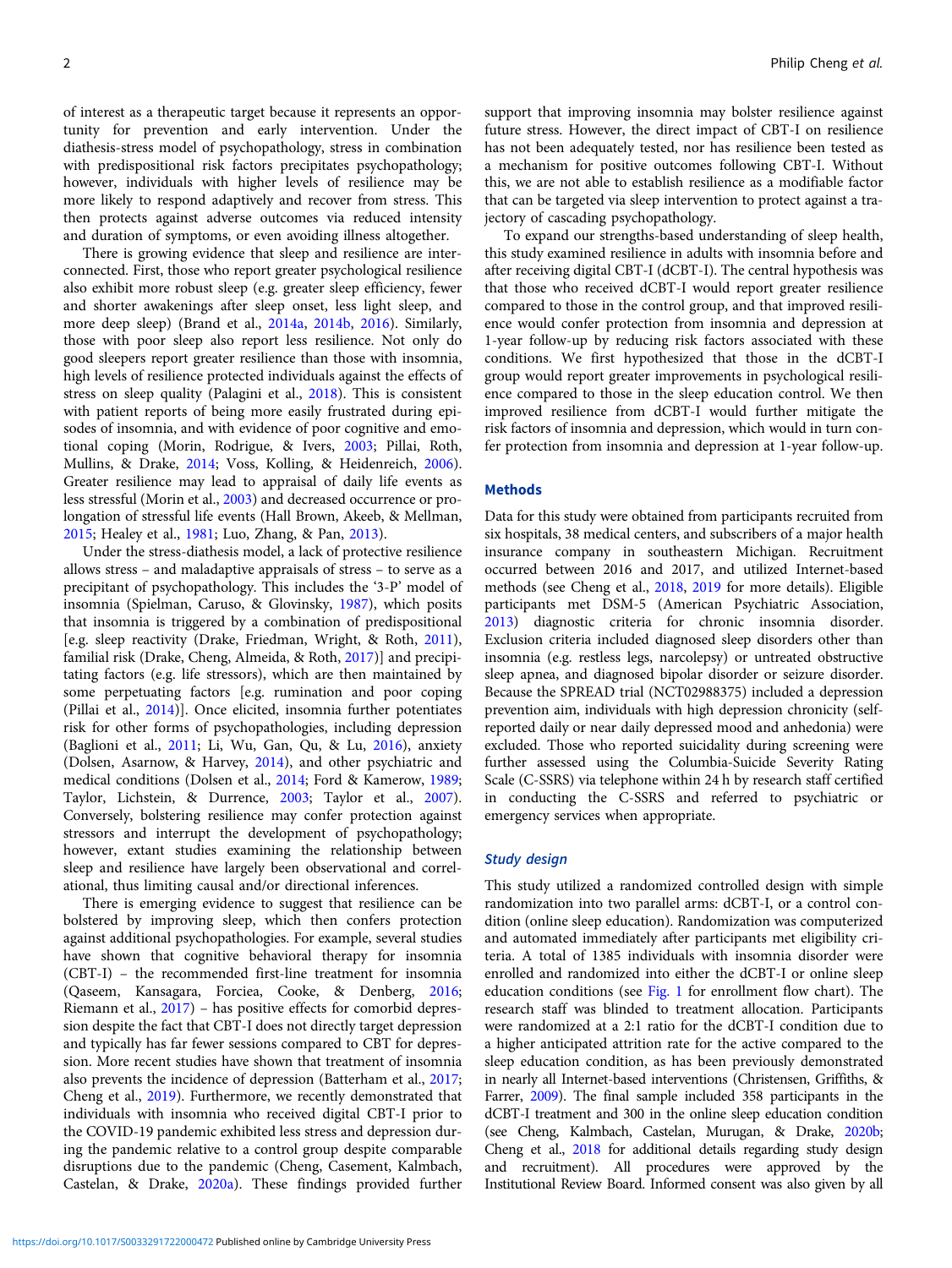<span id="page-4-0"></span>

Fig. 1. Enrollment flow chart.

participants immediately following study eligibility, before any study procedures were implemented.

#### dCBT-I condition

Individuals randomized to the dCBT-I condition completed the Sleepio program via the Internet [\(www.sleepio.com](https://www.sleepio.com), Big Health Ltd). Sleepio was selected among several programs for dCBT-I because it is evidence-based, fully automated, is standardized, and has been tested in almost 7000 participants via multiple RCTs (Barnes, Miller, & Bostock, [2017](#page-9-0); Bostock, Luik, & Espie, [2016;](#page-10-0) Cheng et al., [2018](#page-10-0); Espie et al., [2018](#page-10-0), [2012](#page-10-0); Freeman et al., [2017](#page-10-0); McGrath et al., [2017;](#page-11-0) Pillai et al., [2015\)](#page-11-0). Participants were provided each of the six core sessions of dCBT-I on a weekly basis, which were directed by an animated 'virtual therapist' who reviews and guides progress with the participant. Participants had access to the program for up to 12 weeks. The mean attendance rate was 4.1 sessions, and 43% completed all six sessions. The sessions predominantly targeted behavioral and cognitive components of insomnia (e.g. sleep restriction, stimulus control, cognitive restructuring, paradoxical intention), and included relaxation strategies (e.g. progressive muscle relaxation and autogenic training) and sleep hygiene in the first few sessions. The final session focused on relapse prevention.

#### Online sleep education

Individuals randomized to the online sleep education condition received six weekly e-mails based on the NIH guide to healthy sleep (National Heart Lung and Blood Institute, [2011\)](#page-11-0) containing information on the following topics: the basics of endogenous sleep regulation; the impact on sleep of health problems such as obesity, diabetes, and hypertension; the effects of sleep disruptive substances, such as caffeine, nicotine, alcohol; and tips on creating a sleep-conducive bedroom environment. Psychoeducation and sleep hygiene were selected because they are common in clinical practice, particularly in primary care (Buysse et al., [1997\)](#page-10-0), and are commonly used as an attention control in clinical trials. Importantly, these are not considered effective standalone treatments for insomnia (Morgenthaler et al., [2006\)](#page-11-0).

#### Measures of interest

Resilience was measured using the Brief Resilience Scale (BRS) (Smith et al., [2008](#page-11-0)), which measures one's ability to recover from stress. The BRS contains six items with responses on a fivepoint Likert scale. The items describe recovery in response to stress (e.g. 'It does not take me long to recover from a stressful event.'), and responses range from Strong Disagree (1) to Strongly Agree (5). The BRS is scored using the mean of the six items with higher scores indicating greater psychological resilience. The BRS shows good test-retest reliability and construct validity (Smith et al., [2008](#page-11-0)). The BRS also showed strong internal reliability in this study (Cronbach's  $\alpha$  = 0.89). To support causal inferences in the mediation model via temporal precedence, psychological resilience as a mediator was operationalized as a change score from pre-treatment to post-treatment.

#### Latent risk for insomnia and depression

In accordance with our interest in resilience as a transdiagnostic construct, we approach the latent risk factor also as a transdiagnostic construct. We were particularly interested in the protection that dCBT-I can confer beyond its well-established effects on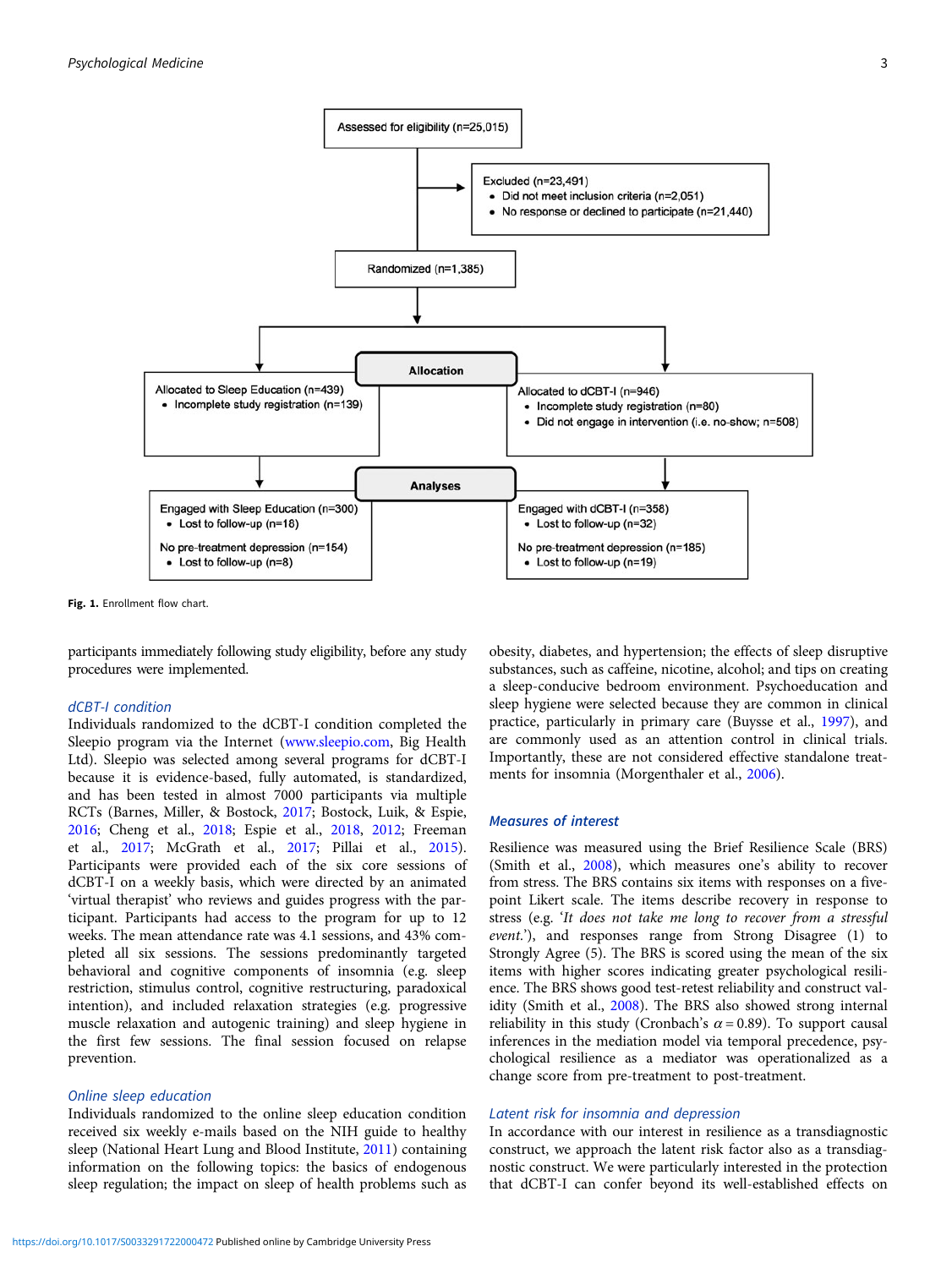symptom reduction. As such, we selected indicators risk based on a stress-diathesis model (in alignment with the 3-P model of insomnia) that also had prior evidence supporting a relationship with both insomnia and depression. Specifically, we examined how changes in resilience following dCBT-I impacted risk as measured by the confluence of transdiagnostic predisposing, precipitating, and perpetuating factors impacting both insomnia and depression. Under this model, all three factors (referred to as the '3-Ps' in the 3-P model) are requisite and compound to increase the incidence of psychopathologies. Sleep reactivity (i.e. vulnerability to sleep disturbance) was selected as a predisposing factor as it has been demonstrated as a heritable predictor of both insomnia and depression (Drake et al., [2011;](#page-10-0) Drake, Pillai, & Roth, [2014;](#page-10-0) Harvey, Gehrman, & Espie, [2014](#page-10-0); Kalmbach, Anderson, & Drake, [2018;](#page-10-0) Kalmbach, Pillai, Cheng, Arnedt, & Drake, [2015](#page-11-0); Palagini et al., [2019](#page-11-0)). Stress was selected as a precipitating factor. Finally, a transdiagnostic measure of rumination was selected as a perpetuating factor (Ballesio, Ottaviani, & Lombardo, [2019;](#page-9-0) Carney, Harris, Moss, & Edinger, [2010](#page-10-0); Malmberg & Larsen, [2015](#page-11-0); Nolen-Hoeksema, [1991\)](#page-11-0). These three variables were treated as indicators of a latent transdiagnostic risk factor that was then used as a predictor of insomnia and depression at 1-year follow-up.

Sleep reactivity describes a sleep system that is particularly vulnerable to perturbation. Sleep reactivity has been determined as a phenotype that shows stability over time (Jarrin, Chen, Ivers, Drake, & Morin, [2016](#page-10-0)) and is 30–40% heritable, suggesting a substantial genetic component (Drake et al., [2011](#page-10-0)). Sleep reactivity is measured using the Ford Insomnia Response to Stress Test (FIRST) (Drake, Jefferson, Roehrs, & Roth, [2006](#page-10-0)). The FIRST is a self-report measure of sleep reactivity that asks respondents to rate the likelihood (not, somewhat, moderately, and very likely) that they would experience sleep difficulties in reaction to nine hypothetical stressful situations (e.g. 'after a stressful experience during the day', 'before an important meeting the next day'). Higher FIRST scores indicate a more highly sensitive sleep system. Participants with FIRST scores of 15 or below were characterized as having low sleep reactivity, and those who scored 16 or higher were characterized as having high sleep reactivity. The FIRST showed strong internal reliability (Cronbach's  $\alpha$  = 0.88).

Stress was measured using a validated single-item instrument (Elo, Leppänen, & Jahkola, [2003](#page-10-0); Salminen, Kouvonen, Koskinen, Joensuu, & Väänänen, [2014\)](#page-11-0). The prompt for this instrument was 'Stress means a situation in which a person feels tense, restless, nervous or anxious or is unable to sleep at night because his/her mind is troubled all the time. Do you feel this kind of stress these days?' Response on this instrument was on a five-point Likert scale ranging from never (0) to always (4), with higher scores indicating more stress.

Rumination was measured using the Perseverative Thinking Questionnaire (PTQ) (Ehring et al., [2011](#page-10-0)). The PTQ was selected as a transdiagnostic measure of rumination. The PTQ assesses how often individuals engage in repetitive negative thinking in response to negative experiences or problems using 15 items scored on a five-point Likert scale  $(0 = \text{Never}, 4 = \text{Almost always}).$ The PTQ has strong reliability and convergent validity with other validated rumination scales (e.g. Response Style Questionnaire, Rumination Scale), and with the measures of depression and anxiety (e.g. Beck Depression Inventory, Inventory of Depressive Symptomatology, State Trait Anxiety Inventory, Penn State Worry Questionnaire). As expected, the PTQ showed strong internal reliability in this study (Cronbach's  $\alpha$  = 0.96).

Insomnia severity was measured using the Insomnia Severity Index (ISI) (Morin, Belleville, Bélanger, & Ivers, [2011;](#page-11-0) Thorndike et al., [2011\)](#page-11-0), with higher scores indicating increased insomnia severity (range 0–28). A score of 15 or higher is considered clinically significant insomnia. Items on the ISI in this study showed strong internal reliability (Cronbach's  $\alpha = 0.89$ ). Depression was measured using the 16 item self-report Quick Inventory of Depressive Symptomatology (QIDS- $SR_{16}$ ). This measure also showed strong internal reliability in this study (Cronbach's  $\alpha$  = 0.81). The QIDS-SR<sub>16</sub> assesses the severity of the nine diagnostic symptom criteria used in the Diagnostic and Statistical Manual of Mental Disorders, and shows strong consistency with a diagnosis of major depressive disorder via a Structured Interview for the DSM (Lamoureux et al., [2010;](#page-11-0) Surís, Holder, Holliday, & Clem, [2016;](#page-11-0) Yeung et al., [2012\)](#page-12-0). To examine changes in non-sleep symptoms of depression, analyses only utilized non-sleep items from the QIDS (items 1–4 were dropped) unless otherwise specified. Clinically significant depression was determined via a psychometrically derived threshold of 11 or higher on the total score across all items (corresponding to moderate severity or higher). Clinically significant depression was determined using a psychometrically derived threshold of 11 or higher (corresponding to moderate severity or higher). This cutoff has 82.4% sensitivity and 70.3% specificity with a SCID diagnosis of major depressive disorder (Lamoureux et al., [2010\)](#page-11-0) and is consistent with clinical practices for screening and triaging patients for treatment or prevention.

#### Analytical approach

This study aimed to elucidate treatment mechanisms, which is predicated on treatment engagement. Indeed, data from patients who never engage in treatment cannot elucidate the mechanisms of treatment. Therefore, we utilized an established intention-to-treat approach (Fergusson, Aaron, Guyatt, & Hébert, [2002;](#page-10-0) Gupta, [2011](#page-10-0)) that included individuals who engaged in at least one session of the allocated treatment. All individuals lost to follow-up were included in the analysis, and missing data were handled with full information maximum likelihood. This ITT approach was also adapted for circumstances where the risk for type II error is high. A critical weakness of the traditional ITT approach is its high susceptibility to type II error when attrition rate is high (Fergusson et al., [2002;](#page-10-0) Hollis & Campbell, [1999](#page-10-0)). Because non-usage attrition is an inherent and endemic problem in Internet-based treatments (Christensen et al., [2009](#page-10-0); Melville, Casey, & Kavanagh, [2010](#page-11-0); Neve, Collins, & Morgan, [2010\)](#page-11-0) – with non-usage rates as high as 81% (Melville et al., [2010](#page-11-0)) the traditional ITT approach would excessively increase type II error for this trial. The rationale for this adaptation is that data from those without any treatment exposure will indicate very little about the efficacy of the treatment (Gupta, [2011](#page-10-0)), and at worst generate erroneous parameter estimates leading to biased results. $<sup>†</sup>$ </sup>

The first hypothesis tested the direct effect of dCBT-I on resilience via a mixed-effects linear regression with individuals as a random intercept to account for individual differences in baseline values. The second hypothesis tested the path models using structural equation modeling. Two sets of models were conducted separately by syndrome: one with insomnia as the outcome variable

<sup>†</sup> The notes appear after the main text.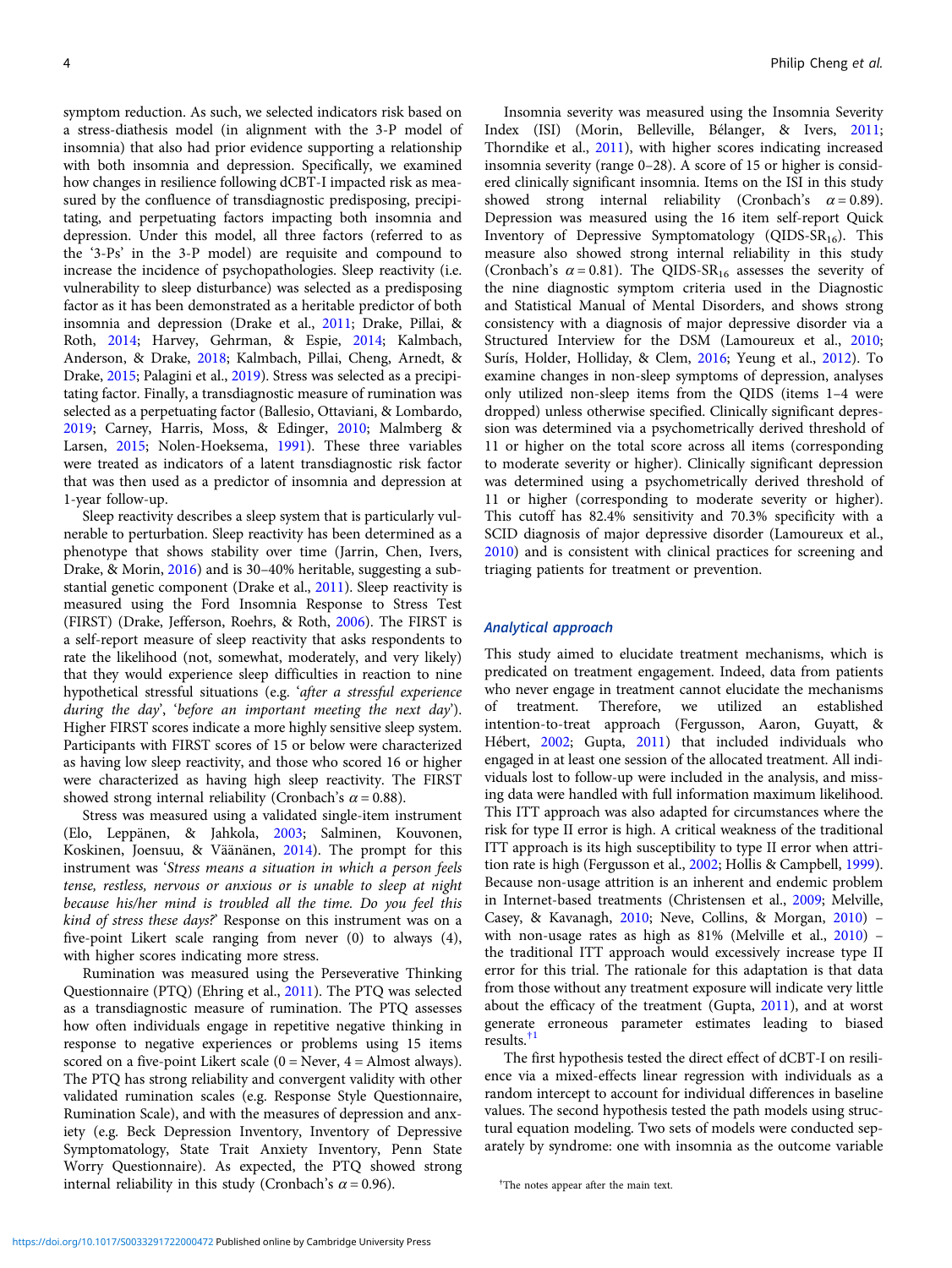

Fig. 2. Resilience by group at each study timepoint. Pre-tx, pre-treatment; Post-tx, post-treatment; 1-yr fu, 1-year follow-up. Error bars indicate 95% confidence intervals. Cohen's  $d$  of improved resilience from pre-tx due to dCBT-I: at post-tx = 0.34, at 1-year follow-up = 0.36.

of interest (see Fig. 2) and the other with depression as the outcome variable of interest (see [Fig. 3](#page-7-0)). Transdiagnostic risk for insomnia and depression was treated as a latent factor in the model with sleep reactivity, stress, and rumination as indicators of latent risk. The second hypothesis protection of resilience through reducing risk factors was tested via the indirect effect of dCBT-I on outcomes at 1-year follow-up through the impact of resilience on latent risk. Full information maximum likelihood was used to produce robust parameter estimates of the indirect effects, and statistical significance was tested using a 95% confidence interval of the unstandardized coefficients (indicated as b in the results) derived from bootstrapping drawing from 1000 samples. Standardized coefficients are also reported (indicated as  $\beta$  in the results). Model fit for each model was determined using four indices: the  $\chi^2$  fit statistic, the root mean square error of approximation (RMSEA) <0.05 (Browne & Cudeck, [1992\)](#page-10-0), the Tucker–Lewis index (TLI) >0.95, and the comparative fit index (CFI) >0.95 (Bentler, [1990;](#page-9-0) Tucker & Lewis, [1973\)](#page-11-0). Pre-treatment scores were included during model building and were excluded from the final model for parsimony because it did not impact results. All analyses were conducted in R (version 4.0.5) using the LAVAAN package.

Sensitivity analyses were conducted in two subsamples to examine the effect of improved resilience on prevention more directly. The first sensitivity analysis examined the impact of resilience on insomnia relapse in a subsample that achieved remission at posttreatment ( $n = 364$ ). Because resilience improved with insomnia remission, we opted to use change in resilience from post-treatment to 1-year follow-up to disentangle resilience from insomnia remission. The second sensitivity analysis similarly examined the impact of resilience on depression prevention in a subsample with minimal to no depression at baseline ( $n = 269$ ).

#### Results

At baseline, individuals in both conditions exhibited clinically significant insomnia of moderate severity. The sample also showed comorbid depression symptoms as is common in insomnia (see [Table 1](#page-7-0)). Individuals reported moderate levels of sleep reactivity, stress, and rumination at baseline. As was previously reported (Cheng et al., [2018](#page-10-0), [2020b\)](#page-10-0), the dCBT-I condition resulted in acute reductions in both insomnia  $(10.0 \pm 5.7 \text{ s.D.})$  point decrease on the ISI) and depression symptoms  $(4.8 \pm 5.0 \text{ s.D.})$  point decrease on the QIDS-SR16) that were approximately twofold that in the control condition, with effects maintained at 1-year follow-up.

#### dCBT-I improves resilience mediated through improved sleep

In support of the first hypothesis, results indicated that dCBT-I led to higher resilience at both post-treatment  $[t(1262.2) = 4.0,$  $p < 0.001$ , and 1-year follow-up  $[t(1272.3) = 4.9, p < 0.001;$  see Fig. 2 for means and effect sizes across time points]. A post-hoc analysis confirmed that higher resilience following dCBT-I was mediated by improvements in insomnia symptom severity (indirect effect = 0.14, 95% CI 0.08-0.23;  $\beta$  = 0.17).

#### Measurement model

Before testing our second hypothesis, we examined a measurement model to ensure the variables included were related to one another before computing the full structural model. A latent factor of risk for insomnia and depression was constructed with sleep reactivity, stress, and rumination as indicators. The factor model showed strong factor loadings for each of the three indicators (sleep reactivity = 0.70; stress = 0.77; rumination = 0.77; see [Fig. 3](#page-7-0) for means and effect sizes of the indicators across all time points). Other key constructs included change in resilience from pre- to post-treatment, depression, and insomnia outcomes. We allowed latent factors and key constructs to correlate with each other in the measurement model. The measurement model fit indices represent adequate model fit for insomnia  $[\chi^2 (8, N = 658)] =$ 13.8, CFI = 0.99; TLI = 0.99; RMSEA = 0.03] and depression  $[\chi^2$  $(8, N = 658) = 12.1$ , CFI = 0.99; TLI = 0.99; RMSEA = 0.03].

#### Improved resilience as a protective mechanism against insomnia

The structural model (see [Fig. 4](#page-8-0)) fit indices showed good model fit to the data  $[\chi^2 (8, N = 658) = 13.8, CFI = 0.99; TLI = 0.99; RMSEA$ = 0.03]. Consistent with the first hypothesis, results revealed that those in the dCBT-I condition exhibited greater improvements in resilience  $[b = 0.23 \ (\beta = 0.34), 95\% \ \text{CI} \ 0.13-0.33]$ . Interestingly, improvement in resilience was also a significant mediator of the post-treatment gains in insomnia severity associated with dCBT-I  $[b = -0.33 (\beta = 0.06), 95\% \text{ CI} -0.54 \text{ to } -0.17]$ . dCBT-I also reduced latent transdiagnostic risk at post-treatment compared to the control condition, which was also mediated by improved resilience  $[b = -0.33 (β = -0.05), 95\% \text{ CI} -0.57 \text{ to } -0.16]$ . Finally, the indirect effect of reduced risk through improved resilience further predicted lower insomnia severity at 1-year follow-up  $[b = -0.12 (\beta = -0.02)]$ , 95% CI −0.24 to −0.05]. An additional sensitivity analysis in a subsample that achieved post-treatment remission indicated that each point improvement in resilience following treatment reduced the odds of insomnia relapse by 76% 1 year later (OR 0.24, 95% CI 0.12–0.45).

#### Improved resilience as a mediator of treatment gains in depression

The structural model (see [Fig. 5](#page-8-0)) fit indices for the depression model also indicated a good model fit to the data  $[\chi^2$  (8, N =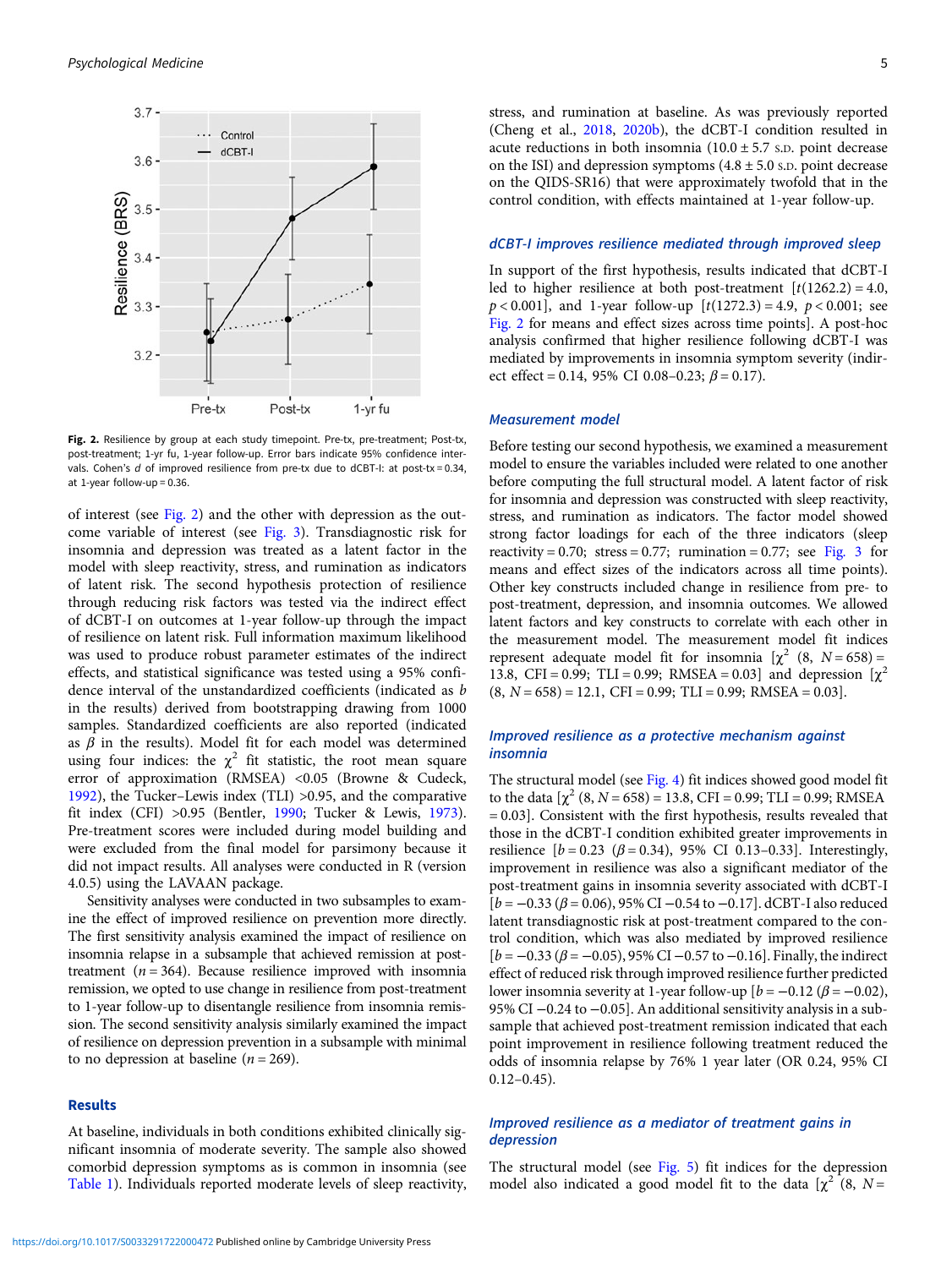<span id="page-7-0"></span>

Fig. 3. Means of sleep reactivity, stress, and rumination as risk factors of insomnia and depression over the three assessment timepoints (pre-treatment, posttreatment, and 1-year follow-up). dCBT-I, digital cognitive behavioral therapy for insomnia; FIRST, Ford Insomnia Response to Stress Test; PTQ, Perseverative Thinking Questionnaire; Pre-tx, pre-treatment; Post-tx, post-treatment; 1-yr fu, 1-year follow-up. Error bars represent 95% confidence intervals. Cohen's d of improved risk indicators from baseline due to dCBT-I at post-treatment:  $d_{\text{FIRST}} = 0.55$ ,  $d_{\text{stress}} = 0.44$ ,  $d_{\text{unination}} = 0.32$ ; at 1-year follow-up:  $d_{\text{FIRST}} = 0.45$ ,  $d_{\text{stress}} = 0.45$ ,  $d_{\text{stress}} = 0.45$ ,  $d_{\text{stress}} = 0.45$ ,  $d_{\$ 0.33,  $d_{\text{rumination}} = 0.21$ .

**Table 1.** Sample characteristics by treatment condition (mean  $\pm$  s.p.: or %)

|                                                         | Control<br>$(n = 300)$ | dCBT-I<br>$(n = 358)$ |
|---------------------------------------------------------|------------------------|-----------------------|
| Age                                                     | $45.7 \pm 15.8$        | $44.5 \pm 15.1$       |
| Sex (%F)                                                | 80.0%                  | 77.9%                 |
| Insomnia severity (ISI)                                 | $17.7 \pm 4.3$         | $17.9 \pm 4.3$        |
| Depression severity (QIDS-SR <sub>16</sub> total score) | $10.8 \pm 4.6$         | $10.8 \pm 4.5$        |
| Resilience (BRS)                                        | $3.3 \pm 0.9$          | $3.2 \pm 0.8$         |
| <b>Stress</b>                                           | $2.4 \pm 1.0$          | $2.4 \pm 0.9$         |
| Sleep reactivity (FIRST)                                | $24.6 \pm 6.8$         | $25.6 \pm 6.4$        |
| Rumination (PTQ)                                        | $28.1 \pm 13.70$       | $26.9 \pm 12.8$       |
| Race                                                    |                        |                       |
| White                                                   | 75.1%                  | 67.0%                 |
| <b>Black</b>                                            | 18.2%                  | 25.0%                 |
| Other                                                   | 3.7%                   | 8.0%                  |
| Education                                               |                        |                       |
| High school or less                                     | 14.5%                  | 14.7%                 |
| Some college                                            | 26.3%                  | 33.7%                 |
| College                                                 | 38.8%                  | 29.3%                 |
| Graduate school                                         | 20.4%                  | 22.3%                 |
| Household income                                        |                        |                       |
| Low (<35k)                                              | 40.8%                  | 44.4%                 |
| Middle (<75k)                                           | 29.2%                  | 28.3%                 |
| Higher (75k+)                                           | 30.0%                  | 27.3%                 |

dCBT-I, digital cognitive behavioral therapy for insomnia; ISI, Insomnia Severity Index; QIDS-SR<sub>16</sub>, Quick Inventory of Depressive Symptomatology - 16-item self-report; BRS, Brief Resilience Scale; FIRST, Ford Insomnia Response to Stress Test. No significant differences by condition were found.

 $(658) = 13.5$ , CFI = 1.00; TLI = 0.99; RMSEA = 0.03]. Like the analysis with insomnia, the model with depression as the outcome variable of interest also revealed that greater improvement in resilience (i.e. from pre- to post-treatment) predicted lower post-treatment depression severity (sans sleep items)  $[b = -1.22]$  $(\beta = -0.19)$ , 95% CI −1.73 to −0.78]. Analyses also revealed that dCBT-I had an indirect effect on post-treatment depression severity through improved resilience  $[b = -0.28 \ (\beta = -0.06), 95\%$ CI −0.47 to −0.14]. As found in the prior model, dCBT-I reduced latent transdiagnostic risk compared to the sleep education control  $[b = -2.19 \ (\beta = -0.32), 95\% \ \text{CI} \ -3.00 \ \text{to} \ -1.39], \text{and}$ that reduced risk was also mediated by improved resilience  $[b =$ −0.31 ( $\beta$  = −0.05), 95% CI −0.55 to −0.14]. Finally, the indirect effect of reduced risk through improved resilience further predicted lower depression severity at 1-year follow-up  $[b = -0.15]$  $(\beta = -0.03)$ , 95% CI -0.28 to -0.07]. A sensitivity analysis in a subsample with minimal to no depression (full score) at baseline indicated that each point improvement in resilience following treatment reduced the odds of moderate to severe depression (full score) by 65% 1 year later (OR 0.35, 95% CI 0.18–0.65).

#### **Discussion**

The overall aim of this study was to examine if insomnia treatment improved psychological resilience and test improved resilience as a candidate mechanism in the protective effects of CBT-I. Results provided support for our hypotheses that (1) psychological resilience improved with dCBT-I, and that (2) resilience protected against insomnia and depression 1-year later by reducing transdiagnostic risk (as indicated by sleep reactivity, stress, and rumination).

Importantly, this study is among the first to take a strengthsbased approach as opposed to a deficits-based approach in understanding the mechanisms underlying the clinical impact of insomnia treatment. There is a plethora of research demonstrating that insomnia – especially when left untreated – is a robust risk factor for medical morbidities. However, less research has focused on how mitigating insomnia can promote health and resilience. Indeed, emergent research has suggested that insomnia treatment not only effectively removes a disease-state but may also have an 'upward spiral' effect in protecting against other illnesses, perhaps through improving stress reactivity and regulation. For example, treatment of insomnia not only reduces comorbid depression symptoms but also prevents future incidence of depression and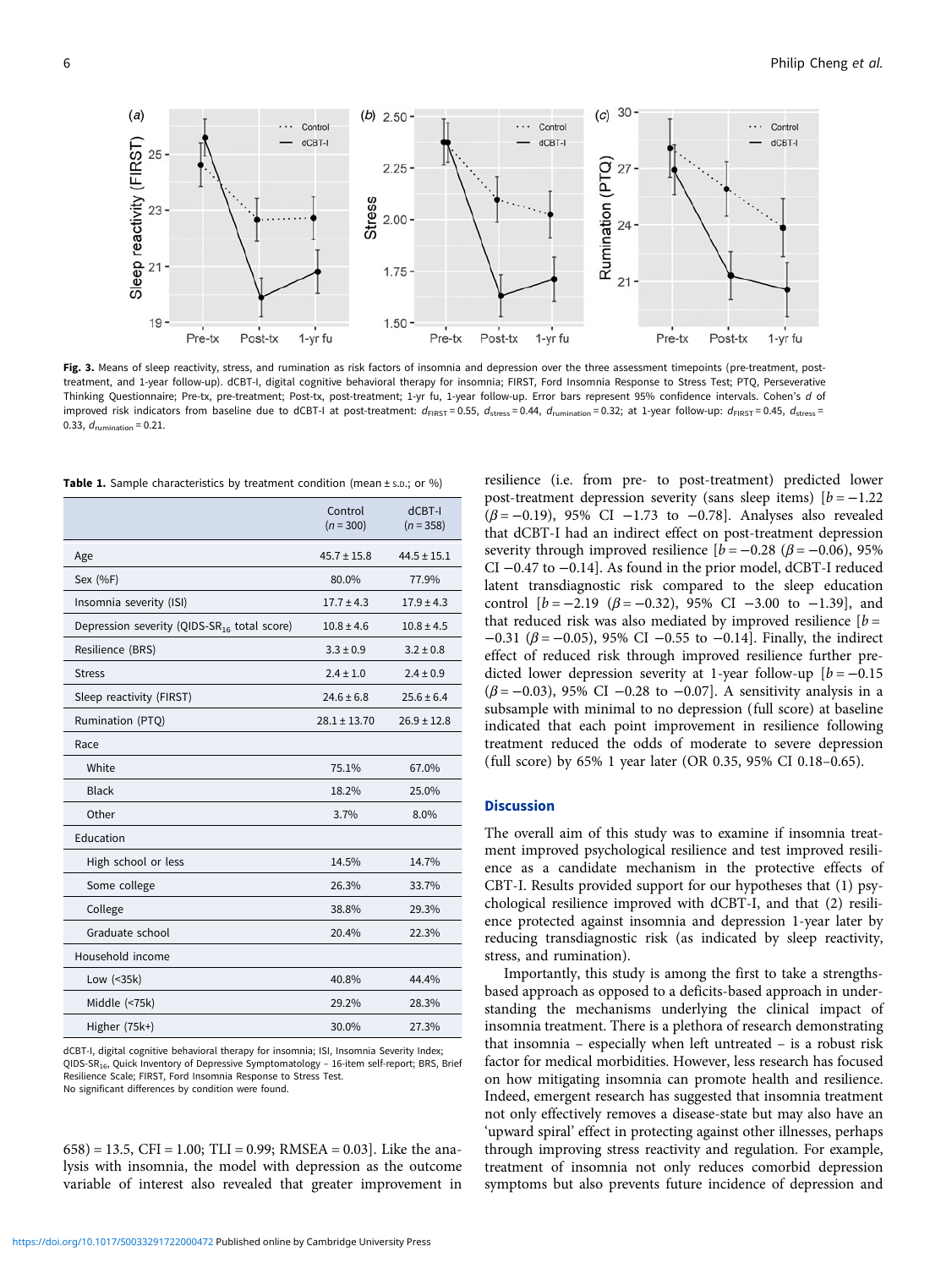<span id="page-8-0"></span>

Fig. 4. Structural equation model relating the impact of digital cognitive behavioral therapy for insomnia (dCBT-I) on insomnia severity at post-treatment (6-12 weeks after pre-treatment) and 1-year follow-up through changes in resilience and latent risk. Fit indices showed a good model fit to the data [ $\chi^2$  (8, N = 658) = 13.8,  $CFI = 0.99$ : TLI = 0.99; RMSEA = 0.03].



Fig. 5. Structural equation model relating the impact of digital cognitive behavioral therapy for insomnia (dCBT-I) on depression severity (sans sleep items) at post-treatment (6–12 weeks after pre-treatment) and 1-year follow-up through changes in resilience and latent risk. Fit indices showed good model fit to the data  $[\chi^2$  (8, N = 658) = 12.1, CFI = 1.00; TLI = 0.99; RMSEA = 0.03].

relapse (Batterham et al., [2017;](#page-9-0) Cheng et al., [2019](#page-10-0); van't Veer-Tazelaar et al., [2009\)](#page-11-0). One mechanism may be reductions in rumination as a component that perpetuates stress (Cheng et al., [2020b\)](#page-10-0). Additionally, research during the COVID-19 pandemic has found that those who received dCBT-I prior to the pandemic were protected from more adverse outcomes – including lower stress – compared to those who received sleep education, despite being comparably impacted by the pandemic (Cheng et al., [2020a](#page-10-0)). Our results extend this research to more directly indicate that mitigating insomnia symptom severity leads to improved resilience, which protects against future adverse stressors and health outcomes.

Consistent with other findings in the literature, our results also indicate that while reducing insomnia bolsters resilience, the opposite also appears true – that reductions in insomnia associated with dCBT-I are also mediated by improved resilience

(i.e. a bidirectional relationship, albeit to a smaller degree). Although dCBT-I does not explicitly target resilience (hence the smaller effect), its components may still bolster response and recovery from stress independently from improved sleep. For example, when deployed effectively, cognitive strategies taught in CBT-I (e.g. cognitive reappraisal, paradoxical intention, etc.) may help patients recover from stress more effectively. Furthermore, reductions in dysfunctional beliefs about sleep may also reduce perseverative thinking about sleepless nights, further aiding stress management and recovery. The improvement in stress management and recovery results in improved resilience, which then contributes to the acute reduction of and protection from future insomnia and depression.

Results from this study support a framework for conceptualizing how improvement in psychological resilience following dCBT-I underlies improvements in risk for insomnia and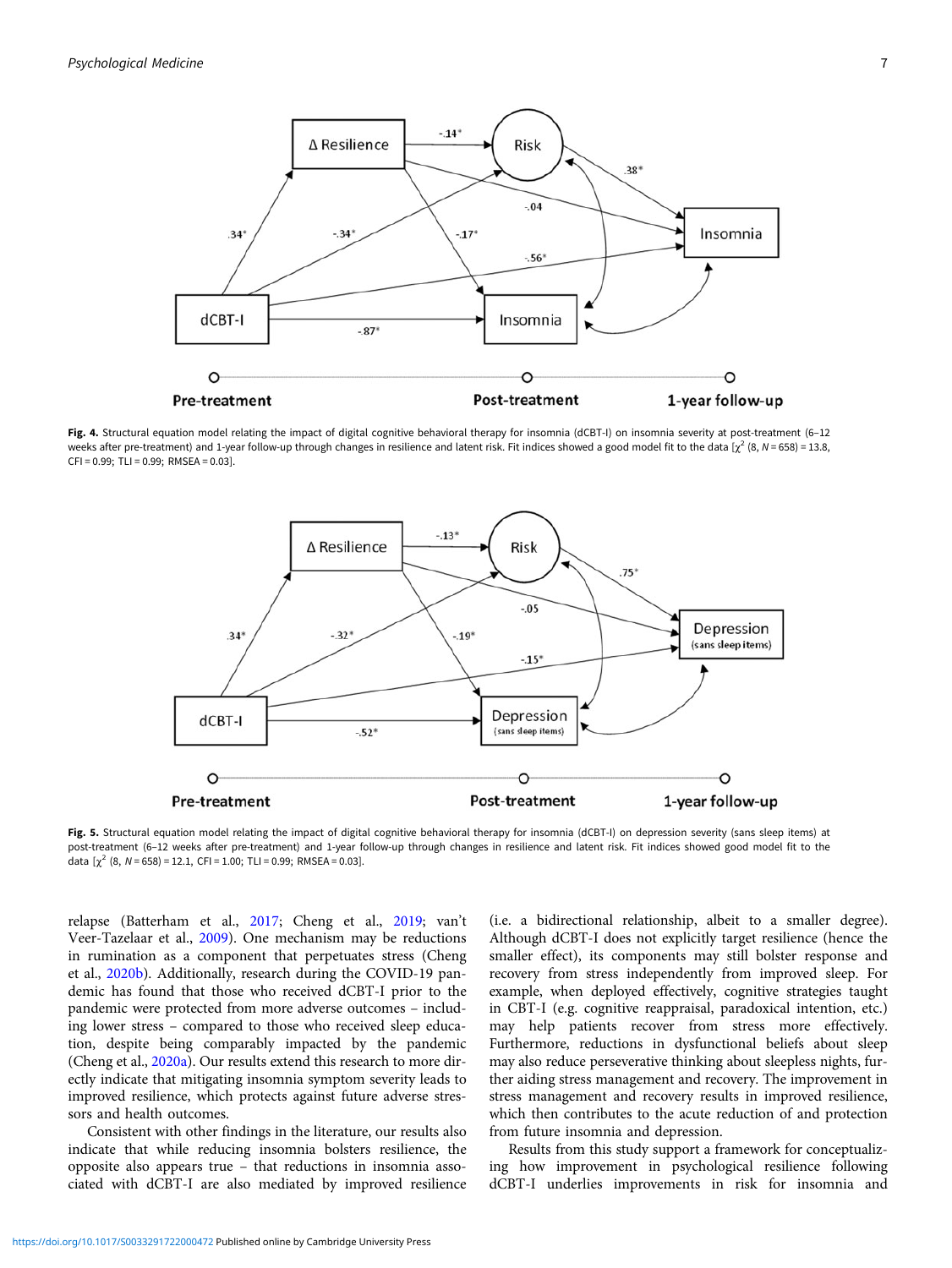<span id="page-9-0"></span>depression (related to stress reactivity) up to 1-year following treatment. Results found that those in the dCBT-I group showed a 4.9-point reduction in sleep reactivity (3.1 points more than the control group), which was partially mediated through improved resilience. Sleep reactivity is a robust predisposing risk factor for insomnia that describes a vulnerability in the sleep system to perturbations due to a range of stimuli including external/environmental (e.g. first night effect) (Chen et al., [2015](#page-10-0); Kalmbach et al., [2018](#page-10-0)), psychological (Drake et al., [2011](#page-10-0)), and physiological (e.g. caffeine) (Drake et al., [2006](#page-10-0)). Our prospective research has shown that the development of insomnia disorder involves a sensitization of sleep reactivity (an average of 3.8 points) that increases the likelihood of symptom exacerbation or recurrence from stress (Kalmbach, Pillai, Arnedt, Anderson, & Drake, [2016a](#page-11-0)). As the reduction in sleep reactivity following dCBT-I is comparable in magnitude, these findings suggest that dCBT-I may reverse this sensitization via improved resilience, thereby mitigating sleep reactivity as a contributor to recurrent insomnia.

These results also suggest that dCBT-I may reduce stress as a risk factor of insomnia and depression. Indeed, not only did we see reduced stress following dCBT-I at 1-year follow-up, a follow-up to this study revealed that the improvements in stress persisted 3–4 years following treatment (during the COVID-19) (Cheng et al., [2020a\)](#page-10-0), suggesting that the protective effects of dCBT-I are highly durable. In conjunction with prior research, it may be that resilience buffers against a more severe stress response via appraisals of stressors as less negative or unmanageable (Morin et al., [2003;](#page-11-0) Pillai et al., [2014;](#page-11-0) Voss et al., [2006](#page-12-0)). These results are also consistent with the literature on the importance of sleep in mood and emotion regulation, which is a critical component in stress recovery and thus resilience. Studies have shown that poor sleep is associated with heightened negative affect and blunted positive affect (Ong, Cardé, Gross, & Manber, [2011\)](#page-11-0). Additionally, disturbed sleep also sensitizes attention to negative emotional stimuli and attenuates responsivity to positive events (Jackson et al., [2013;](#page-10-0) Zohar, Tzischinsky, Epstein, & Lavie, [2005\)](#page-12-0). Under the stress-diathesis model, this increases risk for psychopathology as it not only enhances baseline stress, but also potentiates the stress response to negative stimuli and detracts from any protective impact of positive events. Conversely, restoring sleep health appears to attenuate risk as indicated by stress, sleep reactivity, and rumination, thus promoting more effective recovery from stressors. Indeed, results indicated that improvements in resilience contributed to the prevention of depression even after accounting for improvements in rumination as another established mechanism for depression prevention (Cheng et al., [2020b\)](#page-10-0).

Some limitations should be considered in interpreting these results. First, psychological resilience relied on a self-report measure, albeit one that has been validated. Further research should replicate these findings with objective measures of psychological resilience. Second, individuals with severe depression with acute suicidal ideation were excluded from this study due to the aims of depression prevention; however, individuals did develop moderate to severe depression at the follow-up assessments. Finally, in alignment with the analytical approach, interpretation of parameter estimates should only be generalized to those with some exposure to dCBT-I.

#### Conclusion

This randomized controlled trial examined stress and resilience following dCBT-I. Results demonstrated that dCBT-I improved psychological resilience, and that this improvement was a contributing mechanism to reducing risk for insomnia and depression 1 year later. These results suggest that, in addition to mitigating the disorder, insomnia treatment may also bolster protective factors that enhance adaptation and response to stressful life events. This has implications for insomnia treatment as a candidate strategy for stress inoculation in those at risk for adverse health outcomes.

Acknowledgements. We would like to thank the Division of Sleep Medicine and the staff at the Thomas Roth Sleep Disorders and Research Center at the Henry Ford Health System for their continued support.

Financial support. This work was supported by the Robert Wood Johnson Foundation (CLD). Support for PC was provided from the National Heart Lung and Blood Institute (K23HL138166).

Conflict of interest. None.

Ethical standards. The authors assert that all procedures contributing to this work comply with the ethical standards of the relevant national and institutional committees on human experimentation and with the Helsinki Declaration of 1975, as revised in 2008.

#### **Note**

<sup>1</sup> Those with and without exposure to treatment had near zero difference in resilience ( $b = 0.008$ , s.e.  $= 0.124$ ,  $p = 0.952$ ).

#### References

- American Psychiatric Association (2013). Diagnostic and statistical manual of mental disorders (DSM-5®). Arlington, VA: American Psychiatric Publishing.
- Baglioni, C., Battagliese, G., Feige, B., Spiegelhalder, K., Nissen, C., Voderholzer, U., … Riemann, D. (2011). Insomnia as a predictor of depression: A meta-analytic evaluation of longitudinal epidemiological studies. Journal of Affective Disorders, 135(1–3), 10–19. [https://doi.org/10.1016/j.](https://doi.org/10.1016/j.jad.2011.01.011) [jad.2011.01.011.](https://doi.org/10.1016/j.jad.2011.01.011)
- Ballesio, A., Ottaviani, C., & Lombardo, C. (2019). Poor cognitive inhibition predicts rumination about insomnia in a clinical sample. Behavioral Sleep Medicine, 17(5), 672–681. [https://doi.org/10.1080/15402002.2018.1461103.](https://doi.org/10.1080/15402002.2018.1461103)
- Barnes, C. M., Miller, J. A., & Bostock, S. (2017). Helping employees sleep well: Effects of cognitive behavioral therapy for insomnia on work outcomes. Journal of Applied Psychology, 102(1), 104–113. [https://doi.org/10.1037/](https://doi.org/10.1037/apl0000154) [apl0000154.](https://doi.org/10.1037/apl0000154)
- Batterham, P. J., Christensen, H., Mackinnon, A. J., Gosling, J. A., Thorndike, F. P., Ritterband, L. M., … Griffiths, K. M. (2017). Trajectories of change and long-term outcomes in a randomised controlled trial of internet-based insomnia treatment to prevent depression. British Journal of Psychiatry Open, 3(5), 228–235. [https://doi.org/10.1192/bjpo.bp.117.005231.](https://doi.org/10.1192/bjpo.bp.117.005231)
- Bellesi, M., Bushey, D., Chini, M., Tononi, G., & Cirelli, C. (2016). Contribution of sleep to the repair of neuronal DNA double-strand breaks: Evidence from flies and mice. Scientific Reports, 6(1), 36804. [https://doi.org/](https://doi.org/10.1038/srep36804) [10.1038/srep36804.](https://doi.org/10.1038/srep36804)
- Bellesi, M., Haswell, J. D., de Vivo, L., Marshall, W., Roseboom, P. H., Tononi, G., … Cirelli, C. (2018). Myelin modifications after chronic sleep loss in adolescent mice. Sleep, 41(5), zsy034. [https://doi.org/10.1093/sleep/zsy034.](https://doi.org/10.1093/sleep/zsy034)
- Bentler, P. M. (1990). Comparative fit indexes in structural models. Psychological Bulletin, 107(2), 238. [https://doi.org/10.1037/0033-2909.107.](https://doi.org/10.1037/0033-2909.107.2.238) [2.238](https://doi.org/10.1037/0033-2909.107.2.238).
- Bernert, R. A., Turvey, C. L., Conwell, Y., & Joiner, T. E. (2014). Association of poor subjective sleep quality with risk for death by suicide during a 10-year period: A longitudinal, population-based study of late life. Journal of the American Medical Association Psychiatry, 71(10), 1129–1137. [https://doi.](https://doi.org/10.1001/jamapsychiatry.2014.1126) [org/10.1001/jamapsychiatry.2014.1126](https://doi.org/10.1001/jamapsychiatry.2014.1126).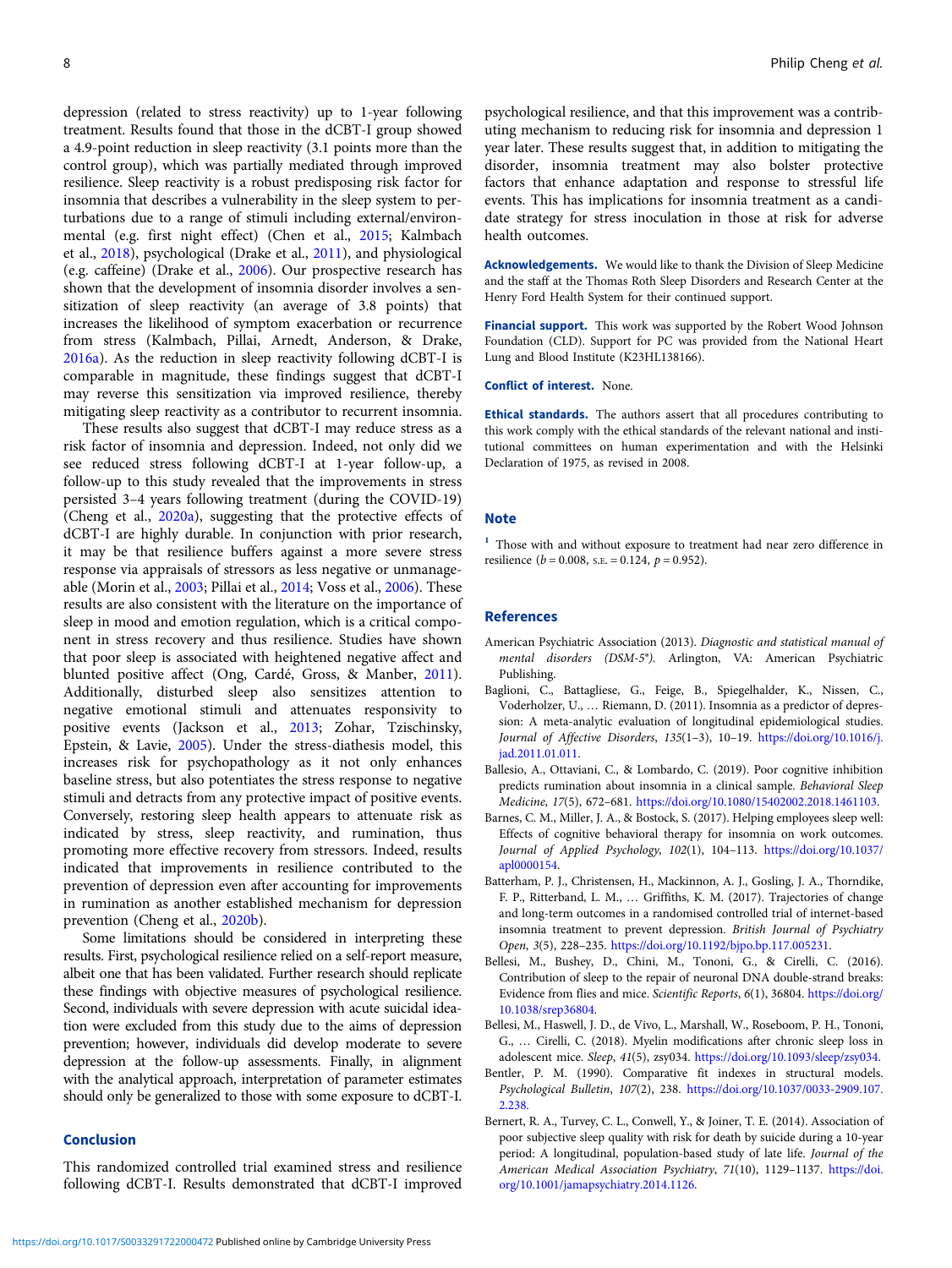- <span id="page-10-0"></span>Bonanno, G. A. (2005). Resilience in the face of potential trauma. Current Directions in Psychological Science, 14(3), 135–138. [https://doi.org/10.](https://doi.org/10.1111/j.0963-7214.2005.00347.x) [1111/j.0963-7214.2005.00347.x.](https://doi.org/10.1111/j.0963-7214.2005.00347.x)
- Bostock, S., Luik, A. I., & Espie, C. A. (2016). Sleep and productivity benefits of digital cognitive behavioral therapy for insomnia: A randomized controlled trial conducted in the workplace environment. Journal of Occupational and Environmental Medicine, 58(7), 683. [https://doi.org/10.1097/JOM.](https://doi.org/10.1097/JOM.0000000000000778) [0000000000000778.](https://doi.org/10.1097/JOM.0000000000000778)
- Brand, S., Gerber, M., Kalak, N., Kirov, R., Lemola, S., Clough, P. J., … Holsboer-Trachsler, E. (2014a). Adolescents with greater mental toughness show higher sleep efficiency, more deep sleep and fewer awakenings after sleep onset. Journal of Adolescent Health, 54(1), 109-113. [https://doi.org/](https://doi.org/10.1016/j.jadohealth.2013.07.017) [10.1016/j.jadohealth.2013.07.017](https://doi.org/10.1016/j.jadohealth.2013.07.017).
- Brand, S., Gerber, M., Kalak, N., Kirov, R., Lemola, S., Clough, P. J., … Holsboer-Trachsler, E. (2014b). "Sleep well, our tough heroes!" – In adolescence, greater mental toughness is related to better sleep schedules. Behavioral Sleep Medicine, 12(6), 444–454. [https://doi.org/10.1080/](https://doi.org/10.1080/15402002.2013.825839) [15402002.2013.825839.](https://doi.org/10.1080/15402002.2013.825839)
- Brand, S., Kalak, N., Gerber, M., Clough, P. J., Lemola, S., Pühse, U., & Holsboer-Trachsler, E. (2016). During early and mid-adolescence, greater mental toughness is related to increased sleep quality and quality of life. Journal of Health Psychology, 21(6), 905-915. [https://doi.org/10.1177%](https://doi.org/10.1177%2F1359105314542816) [2F1359105314542816.](https://doi.org/10.1177%2F1359105314542816)
- Breslau, N., Roth, T., Rosenthal, L., & Andreski, P. (1996). Sleep disturbance and psychiatric disorders: A longitudinal epidemiological study of young adults. Biological Psychiatry, 39(6), 411–418. [https://doi.org/10.1016/0006-](https://doi.org/10.1016/0006-3223(95)00188-3) [3223\(95\)00188-3.](https://doi.org/10.1016/0006-3223(95)00188-3)
- Browne, M. W., & Cudeck, R. (1992). Alternative ways of assessing model fit. Sociological Methods & Research, 21(2), 230-258. [https://doi.org/10.1177%](https://doi.org/10.1177%2F0049124192021002005) [2F0049124192021002005](https://doi.org/10.1177%2F0049124192021002005).
- Buysse, D. J. (2014). Sleep health: Can we define it? Does it matter? Sleep, 37(1), 9–17. [https://doi.org/10.5665/sleep.3298.](https://doi.org/10.5665/sleep.3298)
- Buysse, D. J., Reynolds, C. F. III, Kupfer, D. J., Thorpy, M. J., Bixler, E., Kales, A., … Roth, T. (1997). Effects of diagnosis on treatment recommendations in chronic insomnia – A report from the APA/NIMH DSM-IV field trial. Sleep, 20(7), 542–552. <https://doi.org/10.1093/sleep/20.7.542.>
- Carney, C. E., Harris, A. L., Moss, T. G., & Edinger, J. D. (2010). Distinguishing rumination from worry in clinical insomnia. Behaviour Research and Therapy, 48(6), 540–546. [https://doi.org/10.1016/j.brat.2010.](https://doi.org/10.1016/j.brat.2010.03.004.) [03.004.](https://doi.org/10.1016/j.brat.2010.03.004.)
- Carver, C. S. (1998). Resilience and thriving: Issues, models, and linkages. Journal of Social Issues, 54(2), 245–266. [https://psycnet.apa.org/doi/10.](https://psycnet.apa.org/doi/10.1111/0022-4537.641998064) [1111/0022-4537.641998064.](https://psycnet.apa.org/doi/10.1111/0022-4537.641998064)
- Chen, I. Y., Jarrin, D. C., Rochefort, A., Lamy, M., Ivers, H., & Morin, C. M. (2015). Validation of the French version of the Ford insomnia response to stress test and the association between sleep reactivity and hyperarousal. Sleep Medicine, 16, S238. <https://doi.org/10.1016/j.sleep.2015.02.1510>.
- Cheng, P., Casement, M. D., Kalmbach, D. A., Castelan, A. C., & Drake, C. L. (2020a). Digital cognitive behavioral therapy for insomnia promotes later health resilience during the coronavirus disease 19 (COVID-19) pandemic. Sleep, 44(4), zsaa258. <https://doi.org/10.1093/sleep/zsaa258>.
- Cheng, P., Kalmbach, D., Tallent, G., Joseph, C., Espie, C. A., & Drake, C. (2019). Depression prevention via digital CBT for insomnia: A randomized controlled trial. Sleep, 42(10), zsz150. <https://doi.org/10.1093/sleep/zsz150>.
- Cheng, P., Kalmbach, D. A., Castelan, A. C., Murugan, N., & Drake, C. L. (2020b). Depression prevention in digital cognitive behavioral therapy for insomnia: Is rumination a mediator? Journal of Affective Disorders, 273, 434–441. <https://doi.org/10.1016/j.jad.2020.03.184>.
- Cheng, P., Luik, A. I., Fellman-Couture, C., Peterson, E., Joseph, C. L., Tallent, G., … Roth, T. (2018). Efficacy of digital CBT for insomnia to reduce depression across demographic groups: A randomized trial. Psychological Medicine, 49(3), 1–10. <https://doi.org/10.1017/S0033291718001113>.
- Christensen, H., Griffiths, K. M., & Farrer, L. (2009). Adherence in internet interventions for anxiety and depression: Systematic review. Journal of Medical Internet Research, 11(2), e13. <https://doi.org/10.2196/jmir.1194>.
- Dolsen, M. R., Asarnow, L. D., & Harvey, A. G. (2014). Insomnia as a transdiagnostic process in psychiatric disorders. Current Psychiatry Reports, 16(9), 471. [https://doi.org/10.1007/s11920-014-0471-y.](https://doi.org/10.1007/s11920-014-0471-y)
- Drake, C. L., Cheng, P., Almeida, D. M., & Roth, T. (2017). Familial risk for insomnia is associated with abnormal cortisol response to stress. Sleep, 40(10), zsx143. <https://doi.org/10.1093/sleep/zsx143>.
- Drake, C. L., Friedman, N. P., Wright, K. P., & Roth, T. (2011). Sleep reactivity and insomnia: Genetic and environmental influences. Sleep, 34(9), 1179– 1188. <https://doi.org/10.5665/sleep.1234>.
- Drake, C. L., Jefferson, C., Roehrs, T., & Roth, T. (2006). Stress-related sleep disturbance and polysomnographic response to caffeine. Sleep Medicine, 7(7), 567–572. [https://doi.org/10.1016/j.sleep.2006.03.019.](https://doi.org/10.1016/j.sleep.2006.03.019)
- Drake, C. L., Pillai, V., & Roth, T. (2014). Stress and sleep reactivity: A prospective investigation of the stress-diathesis model of insomnia. Sleep, 37(8), 1295–1304. [https://doi.org/10.5665/sleep.3916.](https://doi.org/10.5665/sleep.3916)
- Ehring, T., Zetsche, U., Weidacker, K., Wahl, K., Schönfeld, S., & Ehlers, A. (2011). The Perseverative Thinking Questionnaire (PTQ): Validation of a content-independent measure of repetitive negative thinking. Journal of Behavior Therapy and Experimental Psychiatry, 42(2), 225–232. [https://](https://doi.org/10.1016/j.jbtep.2010.12.003) [doi.org/10.1016/j.jbtep.2010.12.003.](https://doi.org/10.1016/j.jbtep.2010.12.003)
- Elo, A.-L., Leppänen, A., & Jahkola, A. (2003). Validity of a single-item measure of stress symptoms. Scandinavian Journal of Work, Environment & Health, 29(6), 444–451. [https://doi.org/10.5271/sjweh.752.](https://doi.org/10.5271/sjweh.752)
- Espie, C. A., Emsley, R., Kyle, S. D., Gordon, C., Drake, C. L., Siriwardena, A. N., … Luik, A. I. (2018). Effect of digital cognitive behavioral therapy for insomnia on health, psychological well-being, and sleep-related quality of life: A randomized clinical trial. Journal of the American Medical Association Psychiatry, 76(1), 21–30. [https://doi.org/10.1001/jamapsychiatry.2018.2745.](https://doi.org/10.1001/jamapsychiatry.2018.2745)
- Espie, C. A., Kyle, S. D., Williams, C., Ong, J. C., Douglas, N. J., Hames, P., & Brown, J. S. (2012). A randomized, placebo-controlled trial of online cognitive behavioral therapy for chronic insomnia disorder delivered via an automated media-rich web application. Sleep, 35(6), 769–781. [https://doi.org/10.](https://doi.org/10.5665/sleep.1872) [5665/sleep.1872.](https://doi.org/10.5665/sleep.1872)
- Fergusson, D., Aaron, S. D., Guyatt, G., & Hébert, P. (2002). Post-randomisation exclusions: The intention to treat principle and excluding patients from analysis. British Medical Journal, 325(7365), 652–654. [https://doi.org/10.1136/bmj.325.7365.652.](https://doi.org/10.1136/bmj.325.7365.652)
- Ford, D., & Kamerow, D. (1989). Epidemiologic study of sleep disturbances and psychiatric disorders: An opportunity for prevention? Journal of the American Medical Association, 262(11), 1479-1484. [https://doi.org/10.](https://doi.org/10.1001/jama.1989.03430110069030) [1001/jama.1989.03430110069030.](https://doi.org/10.1001/jama.1989.03430110069030)
- Freeman, D., Sheaves, B., Goodwin, G. M., Yu, L.-M., Nickless, A., Harrison, P. J., … Espie, C. A. (2017). The effects of improving sleep on mental health (OASIS): A randomised controlled trial with mediation analysis. The Lancet Psychiatry, 4(10), 749–758. [https://doi.org/10.1016/S2215-0366\(17\)30328-0.](https://doi.org/10.1016/S2215-0366(17)30328-0)
- Gupta, S. K. (2011). Intention-to-treat concept: A review. Perspectives in Clinical Research, 2(3), 109–112. <https://doi.org/10.4103/2229-3485.83221>.
- Hall Brown, T. S., Akeeb, A., & Mellman, T. A. (2015). The role of trauma type in the risk for insomnia. Journal of Clinical Sleep Medicine, 11(7), 735–739. <https://doi.org/10.5664/jcsm.4846>.
- Harvey, C.-J., Gehrman, P., & Espie, C. A. (2014). Who is predisposed to insomnia: A review of familial aggregation, stress-reactivity, personality and coping style. Sleep Medicine Reviews, 18(3), 237–247. [https://doi.org/](https://doi.org/10.1016/j.smrv.2013.11.004) [10.1016/j.smrv.2013.11.004.](https://doi.org/10.1016/j.smrv.2013.11.004)
- Healey, S. E., Kales, A., Monroe, L. J., Bixler, E. O., Chamberlin, K., & Soldatos, C. R. (1981). Onset of insomnia: Role of life-stress events. Psychosomatic Medicine, 43(5), 439–451. [https://doi.org/10.1097/00006842-198110000-](https://doi.org/10.1097/00006842-198110000-00007) [00007](https://doi.org/10.1097/00006842-198110000-00007).
- Hollis, S., & Campbell, F. (1999). What is meant by intention to treat analysis? Survey of published randomised controlled trials. British Medical Journal, 319(7211), 670–674. <https://doi.org/10.1136/bmj.319.7211.670>.
- Jackson, M. L., Gunzelmann, G., Whitney, P., Hinson, J. M., Belenky, G., Rabat, A., & Van Dongen, H. P. (2013). Deconstructing and reconstructing cognitive performance in sleep deprivation. Sleep Medicine Reviews, 17(3), 215–225. <https://doi.org/10.1016/j.smrv.2012.06.007>.
- Jarrin, D. C., Chen, I. Y., Ivers, H., Drake, C. L., & Morin, C. M. (2016). Temporal stability of the Ford insomnia response to stress test (FIRST). Journal of Clinical Sleep Medicine, 12(10), 1373–1378. [https://doi.org/10.](https://doi.org/10.5664/jcsm.6192) [5664/jcsm.6192.](https://doi.org/10.5664/jcsm.6192)
- Kalmbach, D. A., Anderson, J. R., & Drake, C. L. (2018). The impact of stress on sleep: Pathogenic sleep reactivity as a vulnerability to insomnia and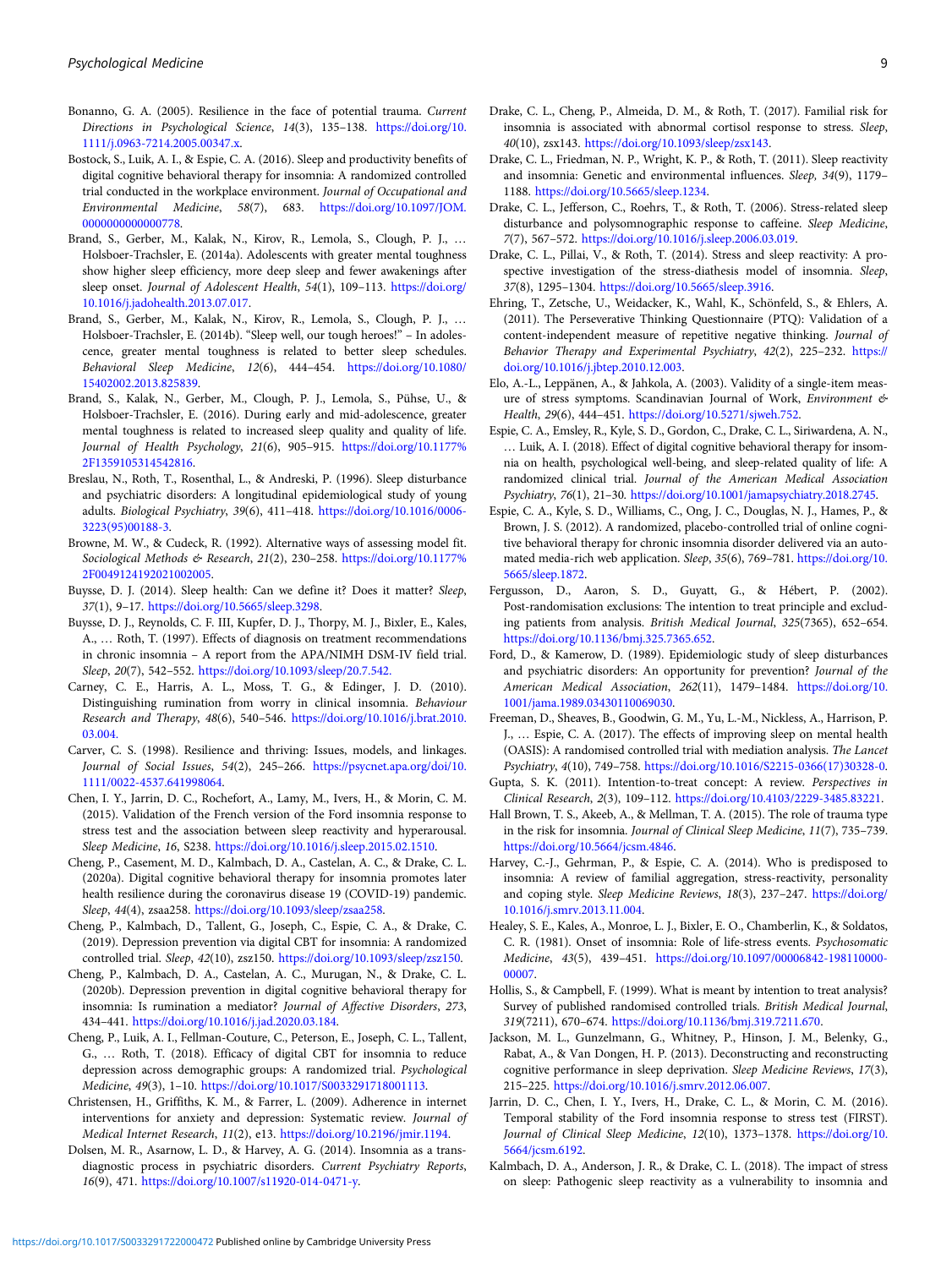<span id="page-11-0"></span>circadian disorders. Journal of Sleep Research, 27(6), e12710. [https://doi.org/](https://doi.org/10.1111/jsr.12710) [10.1111/jsr.12710.](https://doi.org/10.1111/jsr.12710)

- Kalmbach, D. A., Pillai, V., Arnedt, J. T., Anderson, J. R., & Drake, C. L. (2016a). Sleep system sensitization: Evidence for changing roles of etiological factors in insomnia. Sleep Medicine, 21, 63–69. [https://doi.org/10.](https://doi.org/10.1016/j.sleep.2016.02.005) [1016/j.sleep.2016.02.005.](https://doi.org/10.1016/j.sleep.2016.02.005)
- Kalmbach, D. A., Pillai, V., Arnedt, J. T., & Drake, C. L. (2016b). DSM-5 insomnia and short sleep: Comorbidity landscape and racial disparities. Sleep, 39(12), 2101–2111. <https://doi.org/10.5665/sleep.6306>.
- Kalmbach, D. A., Pillai, V., Cheng, P., Arnedt, J. T., & Drake, C. L. (2015). Shift work disorder, depression, and anxiety in the transition to rotating shifts: The role of sleep reactivity. Sleep Medicine, 16(12), 1532–1538. [https://doi.](https://doi.org/10.1016/j.sleep.2015.09.007) [org/10.1016/j.sleep.2015.09.007](https://doi.org/10.1016/j.sleep.2015.09.007).
- Lamoureux, B. E., Linardatos, E., Fresco, D. M., Bartko, D., Logue, E., & Milo, L. (2010). Using the QIDS-SR16 to identify major depressive disorder in primary care medical patients. Behavior Therapy, 41(3), 423–431. [https://](https://doi.org/10.1016/j.beth.2009.12.002) [doi.org/10.1016/j.beth.2009.12.002](https://doi.org/10.1016/j.beth.2009.12.002).
- Li, L., Wu, C., Gan, Y., Qu, X., & Lu, Z. (2016). Insomnia and the risk of depression: A meta-analysis of prospective cohort studies. BioMed Central Psychiatry, 16(1), 375. [https://doi.org/10.1186/s12888-016-1075-3.](https://doi.org/10.1186/s12888-016-1075-3)
- Luo, C., Zhang, J., & Pan, J. (2013). One-year course and effects of insomnia in rural Chinese adolescents. Sleep, 36(3), 377–384. [https://doi.org/10.5665/](https://doi.org/10.5665/sleep.2454) [sleep.2454](https://doi.org/10.5665/sleep.2454).
- Malmberg, M., & Larsen, J. K. (2015). Depressive symptoms: The interaction between rumination and self-reported insomnia. Depression Research and Treatment, 2015, 150828. [https://doi.org/10.1155/2015/150828.](https://doi.org/10.1155/2015/150828)
- McGrath, E. R., Espie, C. A., Power, A., Murphy, A. W., Newell, J., Kelly, C., … O'Donnell, M. J. (2017). Sleep to lower elevated blood pressure: A randomized controlled trial (SLEPT). American Journal of Hypertension, 30(3), 319–327. <https://doi.org/10.1093/ajh/hpw132>.
- Melville, K. M., Casey, L. M., & Kavanagh, D. J. (2010). Dropout from Internet-based treatment for psychological disorders. British Journal of Clinical Psychology, 49(4), 455–471. [https://doi.org/10.1348/](https://doi.org/10.1348/014466509X472138) [014466509X472138](https://doi.org/10.1348/014466509X472138).
- Morgenthaler, T., Kramer, M., Alessi, C., Friedman, L., Boehlecke, B., & Brown, T., … Swick, T. (2006). Practice parameters for the psychological and behavioral treatment of insomnia: An update. An American Academy of Sleep Medicine report. Sleep, 29(11), 1415. [https://doi.org/10.](https://doi.org/10.1093/sleep/29.11.1415) [1093/sleep/29.11.1415.](https://doi.org/10.1093/sleep/29.11.1415)
- Morin, C. M., Belleville, G., Bélanger, L., & Ivers, H. (2011). The Insomnia Severity Index: Psychometric indicators to detect insomnia cases and evaluate treatment response. Sleep, 34(5), 601–608. [https://doi.org/10.1093/sleep/](https://doi.org/10.1093/sleep/34.5.601) [34.5.601](https://doi.org/10.1093/sleep/34.5.601).
- Morin, C. M., Rodrigue, S., & Ivers, H. (2003). Role of stress, arousal, and coping skills in primary insomnia. Psychosomatic Medicine, 65(2), 259–267. [https://psycnet.apa.org/doi/10.1097/01.PSY.0000030391.09558.A3.](https://psycnet.apa.org/doi/10.1097/01.PSY.0000030391.09558.A3)
- National Heart Lung and Blood Institute. (2011). Your guide to healthy sleep. National Institutes of Health. Retrieved from [www.nhlbi.nih.gov/health](https://www.nhlbi.nih.gov/health-topics/all-publications-and-resources/your-guide-healthy-sleep)[topics/all-publications-and-resources/your-guide-healthy-sleep](https://www.nhlbi.nih.gov/health-topics/all-publications-and-resources/your-guide-healthy-sleep).
- Neve, M. J., Collins, C. E., & Morgan, P. J. (2010). Dropout, nonusage attrition, and pretreatment predictors of nonusage attrition in a commercial webbased weight loss program. Journal of Medical Internet Research, 12(4), e1640. [https://doi.org/10.2196/jmir.1640.](https://doi.org/10.2196/jmir.1640)
- Nolen-Hoeksema, S. (1991). Responses to depression and their effects on the duration of depressive episodes. Journal of Abnormal Psychology, 100(4), 569. <https://doi.org/10.1037//0021-843x.100.4.569>.
- Ohayon, M. M. (2002). Epidemiology of insomnia: What we know and what we still need to learn. Sleep Medicine Reviews, 6(2), 97–111. [https://doi.](https://doi.org/10.1053/smrv.2002.0186) [org/10.1053/smrv.2002.0186](https://doi.org/10.1053/smrv.2002.0186).
- Ong, J. C., Cardé, N. B., Gross, J. J., & Manber, R. (2011). A two-dimensional approach to assessing affective states in good and poor sleepers. Journal of Sleep Research, 20(4), 606–610. [https://doi.org/10.1111/j.1365-2869.2011.](https://doi.org/10.1111/j.1365-2869.2011.00907.x) [00907.x](https://doi.org/10.1111/j.1365-2869.2011.00907.x).
- Palagini, L., Cipollone, G., Masci, I., Novi, M., Caruso, D., Kalmbach, D. A., & Drake, C. L. (2019). Stress-related sleep reactivity is associated with insomnia, psychopathology and suicidality in pregnant women: Preliminary results. Sleep Medicine, 56, 145–150. [https://doi.org/10.1016/j.sleep.2019.01.009.](https://doi.org/10.1016/j.sleep.2019.01.009)
- Palagini, L., Moretto, U., Novi, M., Masci, I., Caruso, D., Drake, C. L., & Riemann, D. (2018). Lack of resilience is related to stress-related sleep reactivity, hyperarousal, and emotion dysregulation in insomnia disorder. Journal of Clinical Sleep Medicine, 14(5), 759–766. [https://doi.org/10.5664/](https://doi.org/10.5664/jcsm.7100) [jcsm.7100](https://doi.org/10.5664/jcsm.7100).
- Pigeon, W. R., Bishop, T. M., & Krueger, K. M. (2017). Insomnia as a precipitating factor in new onset mental illness: A systematic review of recent findings. Current Psychiatry Reports, 19(8), 44. [https://doi.org/10.1007/s11920-](https://doi.org/10.1007/s11920-017-0802-x) [017-0802-x](https://doi.org/10.1007/s11920-017-0802-x).
- Pillai, V., Anderson, J. R., Cheng, P., Bazan, L., Bostock, S., Espie, C. A., … Drake, L. (2015). The anxiolytic effects of cognitive behavior therapy for insomnia: Preliminary results from a web-delivered protocol. Journal of Sleep Medicine and Disorders, 2(2), 7. Retrieved from [https://pubmed.](https://pubmed.ncbi.nlm.nih.gov/32195356/) [ncbi.nlm.nih.gov/32195356/](https://pubmed.ncbi.nlm.nih.gov/32195356/).
- Pillai, V., Roth, T., Mullins, H. M., & Drake, C. L. (2014). Moderators and mediators of the relationship between stress and insomnia: Stressor chronicity, cognitive intrusion, and coping. Sleep, 37(7), 1199–1208. [https://doi.](https://doi.org/10.5665/sleep.3838) [org/10.5665/sleep.3838](https://doi.org/10.5665/sleep.3838).
- Qaseem, A., Kansagara, D., Forciea, M. A., Cooke, M., & Denberg, T. D. (2016). Management of chronic insomnia disorder in adults: A clinical practice guideline from the American College of Physicians Management of Chronic Insomnia Disorder in Adults. Annals of Internal Medicine, 165(2), 125–133. [https://doi.org/10.7326/M15-2175.](https://doi.org/10.7326/M15-2175)
- Riemann, D., Baglioni, C., Bassetti, C., Bjorvatn, B., Dolenc Groselj, L., Ellis, J. G., … Spiegelhalder, K. (2017). European guideline for the diagnosis and treatment of insomnia. Journal of Sleep Research, 26(6), 675–700. [https://](https://doi.org/10.1111/jsr.12594) [doi.org/10.1111/jsr.12594](https://doi.org/10.1111/jsr.12594).
- Roth, T. (2007). Insomnia: Definition, prevalence, etiology, and consequences. Journal of Clinical Sleep Medicine, 3(Suppl. 5), S7. [https://doi.org/10.5664/](https://doi.org/10.5664/jcsm.26929) [jcsm.26929.](https://doi.org/10.5664/jcsm.26929)
- Roth, T., & Roehrs, T. (2003). Insomnia: Epidemiology, characteristics, and consequences. Clinical Cornerstone, 5(3), 5–15. [https://doi.org/10.1016/](https://doi.org/10.1016/S1098-3597(03)90031-7.) [S1098-3597\(03\)90031-7.](https://doi.org/10.1016/S1098-3597(03)90031-7.)
- Salminen, S., Kouvonen, A., Koskinen, A., Joensuu, M., & Väänänen, A. (2014). Is a single item stress measure independently associated with subsequent severe injury: A prospective cohort study of 16,385 forest industry employees. BioMed Central Public Health, 14(1), 543. [http://dx.doi.org/10.](http://dx.doi.org/10.1186/1471-2458-14-543) [1186/1471-2458-14-543](http://dx.doi.org/10.1186/1471-2458-14-543).
- Smith, B. W., Dalen, J., Wiggins, K., Tooley, E., Christopher, P., & Bernard, J. (2008). The brief resilience scale: Assessing the ability to bounce back. International Journal of Behavioral Medicine, 15(3), 194–200. [https://psy](https://psycnet.apa.org/doi/10.1080/10705500802222972)[cnet.apa.org/doi/10.1080/10705500802222972](https://psycnet.apa.org/doi/10.1080/10705500802222972).
- Spielman, A. J., Caruso, L. S., & Glovinsky, P. B. (1987). A behavioral perspective on insomnia treatment. The Psychiatric Clinics of North America, 10(4), 541–553. [https://doi.org/10.1016/S0193-953X\(18\)30532-X.](https://doi.org/10.1016/S0193-953X(18)30532-X)
- Surís, A., Holder, N., Holliday, R., & Clem, M. (2016). Psychometric validation of the 16 item Quick Inventory of Depressive Symptomatology Self-Report Version (QIDS-SR16) in military veterans with PTSD. Journal of Affective Disorders, 202, 16–22. <https://doi.org/10.1016/j.jad.2016.05.029>.
- Taylor, D. J., Lichstein, K. L., & Durrence, H. H. (2003). Insomnia as a health risk factor. Behavioral Sleep Medicine, 1(4), 227–247. [https://doi.org/10.](https://doi.org/10.1207/S15402010BSM0104_5) [1207/S15402010BSM0104\\_5](https://doi.org/10.1207/S15402010BSM0104_5).
- Taylor, D. J., Mallory, L. J., Lichstein, K. L., Durrence, H., Riedel, B. W., & Bush, A. J. (2007). Comorbidity of chronic insomnia with medical problems. Sleep, 30(2), 213. [https://doi.org/10.1093/sleep/30.2.213.](https://doi.org/10.1093/sleep/30.2.213)
- Thorndike, F. P., Ritterband, L. M., Saylor, D. K., Magee, J. C., Gonder-Frederick, L. A., & Morin, C. M. (2011). Validation of the insomnia severity index as a web-based measure. Behavioral Sleep Medicine, 9(4), 216–223. [https://doi.org/10.1080/15402002.2011.606766.](https://doi.org/10.1080/15402002.2011.606766)
- Tucker, L. R., & Lewis, C. (1973). A reliability coefficient for maximum likelihood factor analysis. Psychometrika, 38(1), 1–10. [https://psycnet.apa.org/](https://psycnet.apa.org/doi/10.1007/BF02291170) [doi/10.1007/BF02291170.](https://psycnet.apa.org/doi/10.1007/BF02291170)
- Tusaie, K., & Dyer, J. (2004). Resilience: A historical review of the construct. Holistic Nursing Practice, 18(1), 3–10. [https://doi.org/10.1097/00004650-200401000-00002.](https://doi.org/10.1097/00004650-200401000-00002)
- van't Veer-Tazelaar, P. J., van Marwijk, H. W., van Oppen, P., van Hout, H. P., van der Horst, H. E., Cuijpers, P., … Beekman, A. T. (2009). Stepped-care prevention of anxiety and depression in late life: A randomized controlled